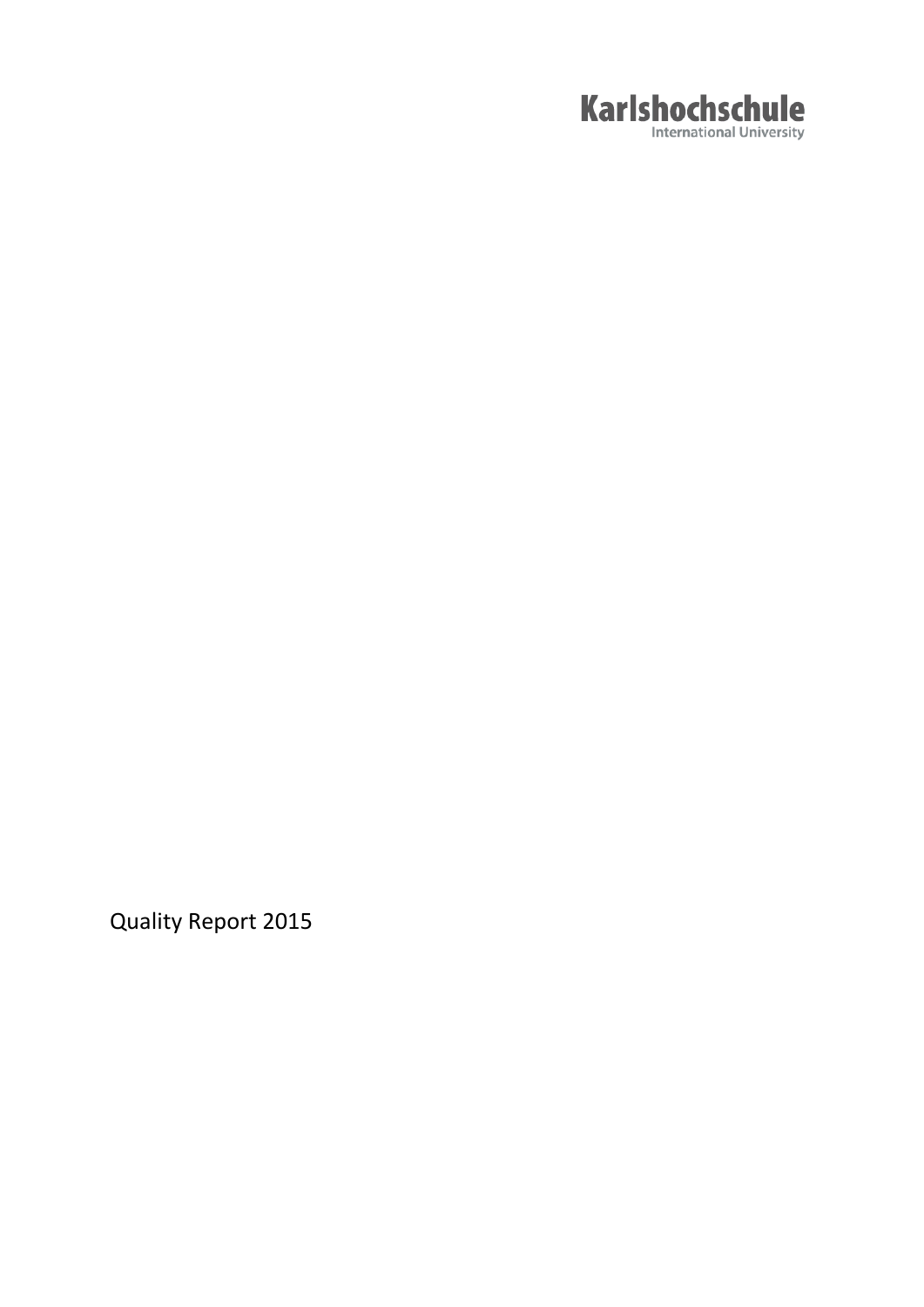# **Contents**

| T    |  |
|------|--|
| ΙΙ.  |  |
| 1.   |  |
| 2.   |  |
| 3.   |  |
| 4.   |  |
| 5.   |  |
| 6.   |  |
| 7.   |  |
| III. |  |
| 1.   |  |
| 2.   |  |
| 3.   |  |
| 4.   |  |
| 5.   |  |
| 6.   |  |
| 7.   |  |
| IV.  |  |
| 1.   |  |
| 2.   |  |
| 3.   |  |
| 4.   |  |
| V.   |  |
| 1.   |  |
| 2.   |  |
| VI.  |  |
| VII. |  |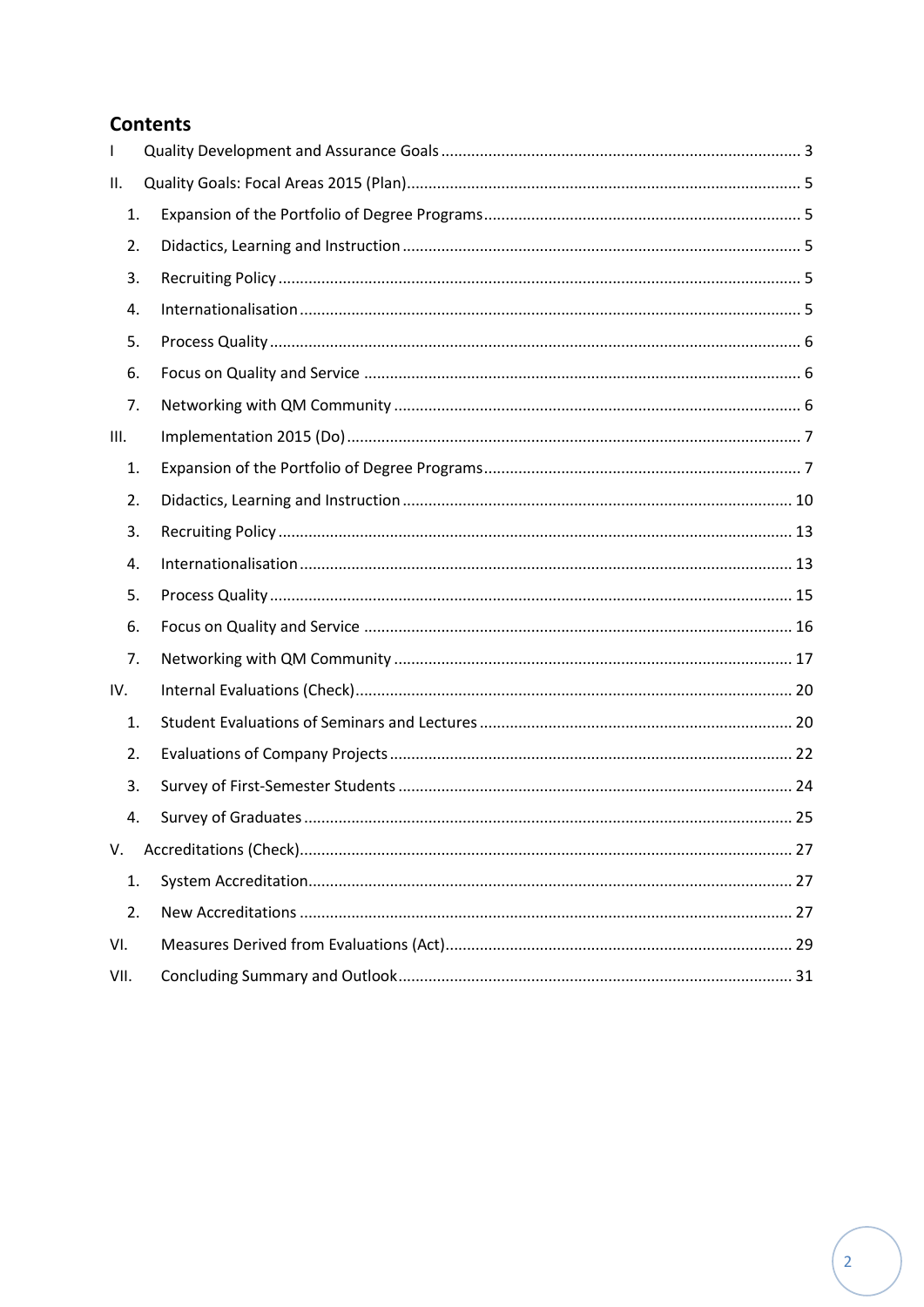# <span id="page-2-0"></span>**I Quality Development and Assurance Goals**

The goal of the Quality Development and Quality Assurance System is to implement the Mission Statement of the University in its individual areas of activity, and to provide practical instruments for the agreement, measurement and improvement of quality.

Quality management at Karlshochschule entails the regular and systematic surveying, processing and publishing of data on the achievement of quality goals, using quantitative and qualitative methods. This data should result in strategic decisions to maintain or improve quality.

The quality development and assurance process encompasses the following steps:

- Goal definition
- Identification of methods
- Indicators of target achievement
- Evaluation (internal and external)
- Dealing with the results

The overriding objectives of the university are listed in its mission statement and its strategy document (STEP - Structure and Development Plan). Every year the university committees take these and devise tangible objectives for the coming year. Specific occasions when this occurs are the closedsession meetings of the Presidential Board and the professors at the start of each year. The objectives then become topics for discussion in the Senate, University Council and Faculty Council, subsequently being fed into the target agreement process.

This then includes a target agreement interview between each member of staff and their superior. The Deans conduct the target agreement interview with the professors in their faculty, the appropriate members of the Presidential Board conduct them with the directors of the service offices they are responsible for, and these conduct them with their staff. The focus of the interview is on the employee's satisfaction with his or her work situation, an evaluation of target achievement, clarification, identification and agreement on targets for the next period, an agreement on indicators for measurement of success, the dates when the respective targets should be reached, development of specific steps toward target achievement, and the agreement of any supporting measures. A written record is made of the targets, indicators, dates, steps and supporting measures.

The conditions framing the activities of the university and its staff are formed by the quality development and quality assurance system together with the Karlshochschule principles (results orienta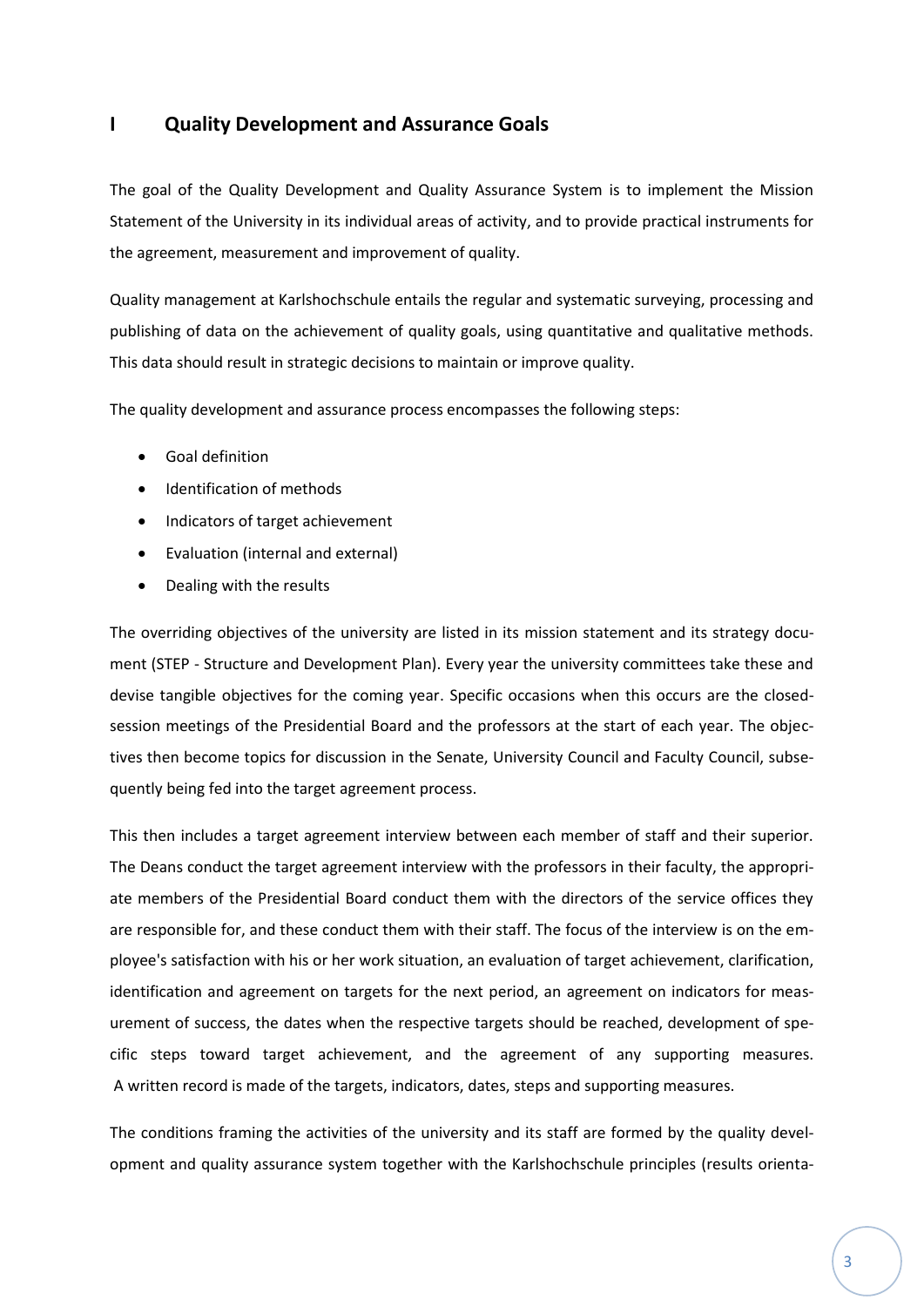tion, scholarliness, customer satisfaction, goal-oriented management, continuous learning, and social responsibility).

This report covers the year 2015, documenting and presenting that period's most important results and implementations, as well as measures derived from these.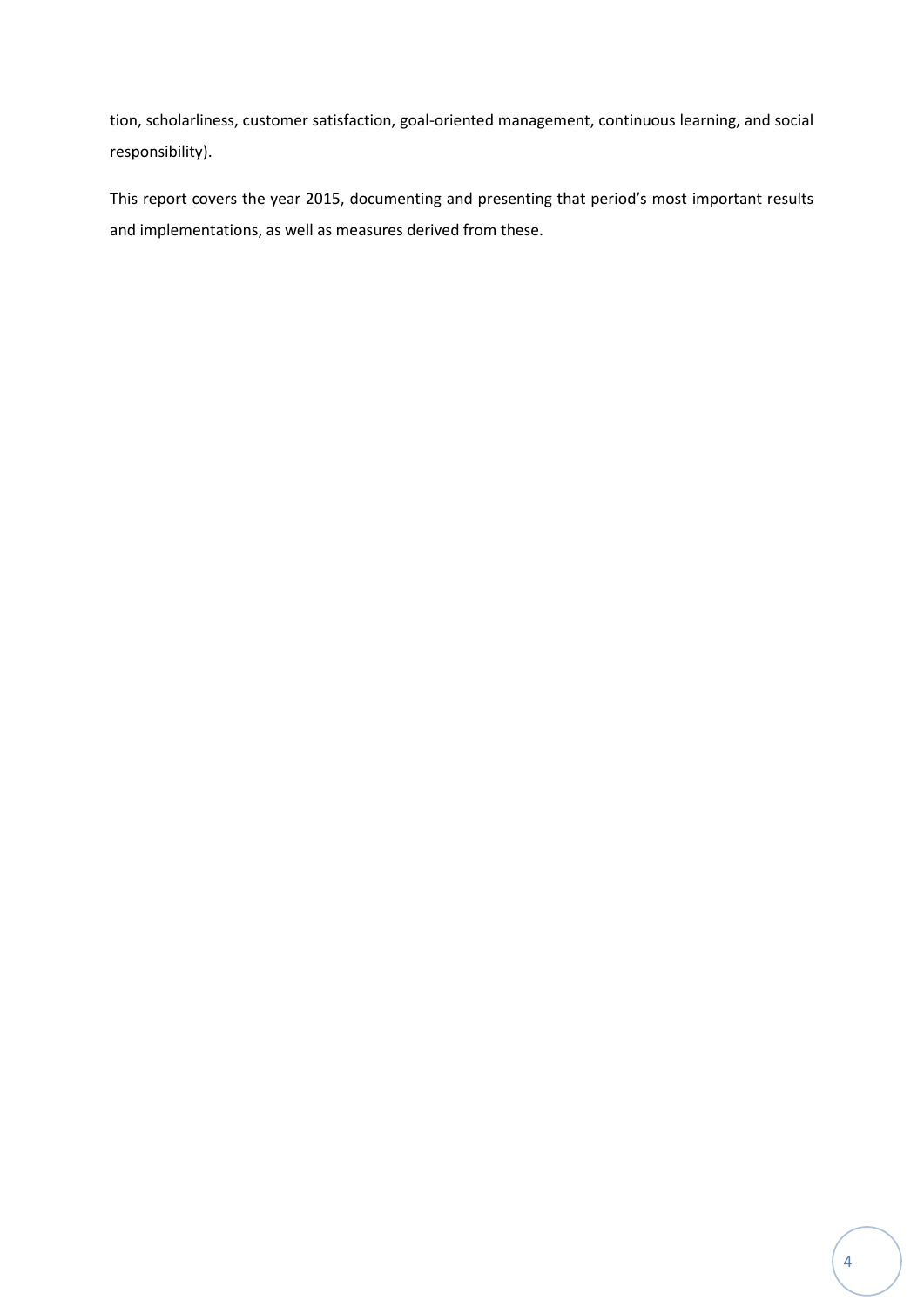# <span id="page-4-0"></span>**II. Quality Goals: Focal Areas 2015 (Plan)**

From a quality management point of view, the focus in 2015 was on running the university as a system-accredited institution. This involves assuring the quality standards already achieved and continually working to raise them, as well as putting into practice the relevant theoretically defined procedures in, for example, internal accreditation. The following points were defined as priorities:

## <span id="page-4-1"></span>1. Expansion of the Portfolio of Degree Programs

Karlshochschule sees itself as offering degree programs which enable and encourage the students to think "outside the box", especially in areas relevant to society. In this regard, a consistent approach would complement the existing management-oriented degree programs with others which extend into the social sciences and train students to enact their chosen "change" there.

## <span id="page-4-2"></span>2. Didactics, Learning and Instruction

By encouraging instructors to share their expertise and experiences we create a good basis from which we can maintain consistent quality in our teaching, and then improve it further. Constructive dialogue with others enables each instructor to reflect on their teaching performance and benefit from ideas and motivation to deviate from well-worn paths and try out new methods of instruction which could be integrated in a complementary way.

## <span id="page-4-3"></span>3. Recruiting Policy

New ideas and innovations also arrive at Karlshochschule in the form of new staff. The professors appointed in the past two years have very rapidly assumed core responsibilities at Karlshochschule, encouraging everyone to think in new, deeper and different ways. During the reporting period a further professorship appointment was made, and this will hopefully also enrich our university in a similar way.

## <span id="page-4-4"></span>4. Internationalisation

Karlshochschule International University is a living example of internationality. This status encourages us to network in an even better way, to give our university members even more high-quality opportunities for international exchange. As well as building up the university network, the focus here is also on research.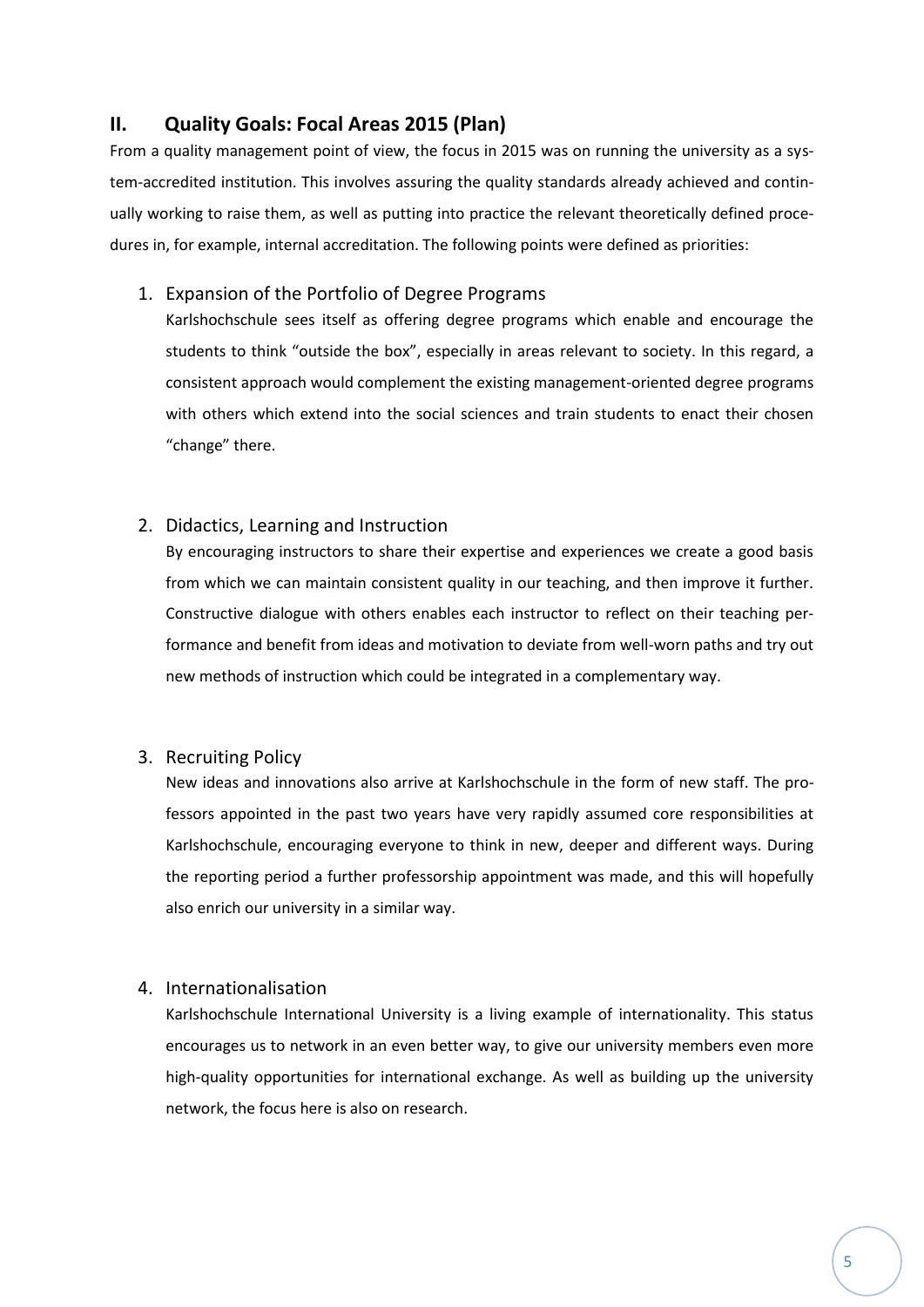## <span id="page-5-0"></span>5. Process Quality

During the preparation for the system accreditation, a number of core processes were defined which can support and manage studies and instruction. This created clear and unambiguous processes which give security to students, instructors and employees: security regarding their employment or course of study. The date for their revision was already defined while the processes were being prepared in 2014: the date is this reporting period.

## <span id="page-5-1"></span>6. Focus on Quality and Service

As a private university, Karlshochschule International University is obliged in a particular way to deliver an authentic and suitable service to its clients (here, primarily the students). The same applies to quality – in instruction, academic support and the service areas. Structural changes have been made to ensure all of this is set up even more appropriately.

# <span id="page-5-2"></span>7. Networking with QM Community

Having received a third-party confirmation of the outstanding quality which all instructors and employees at Karlshochschule deliver, it was an obvious next step to join the Network of Quality Officers in Germany and establish a valuable partnership here. This also serves to improve the visibility of Karlshochschule among institutions of higher education.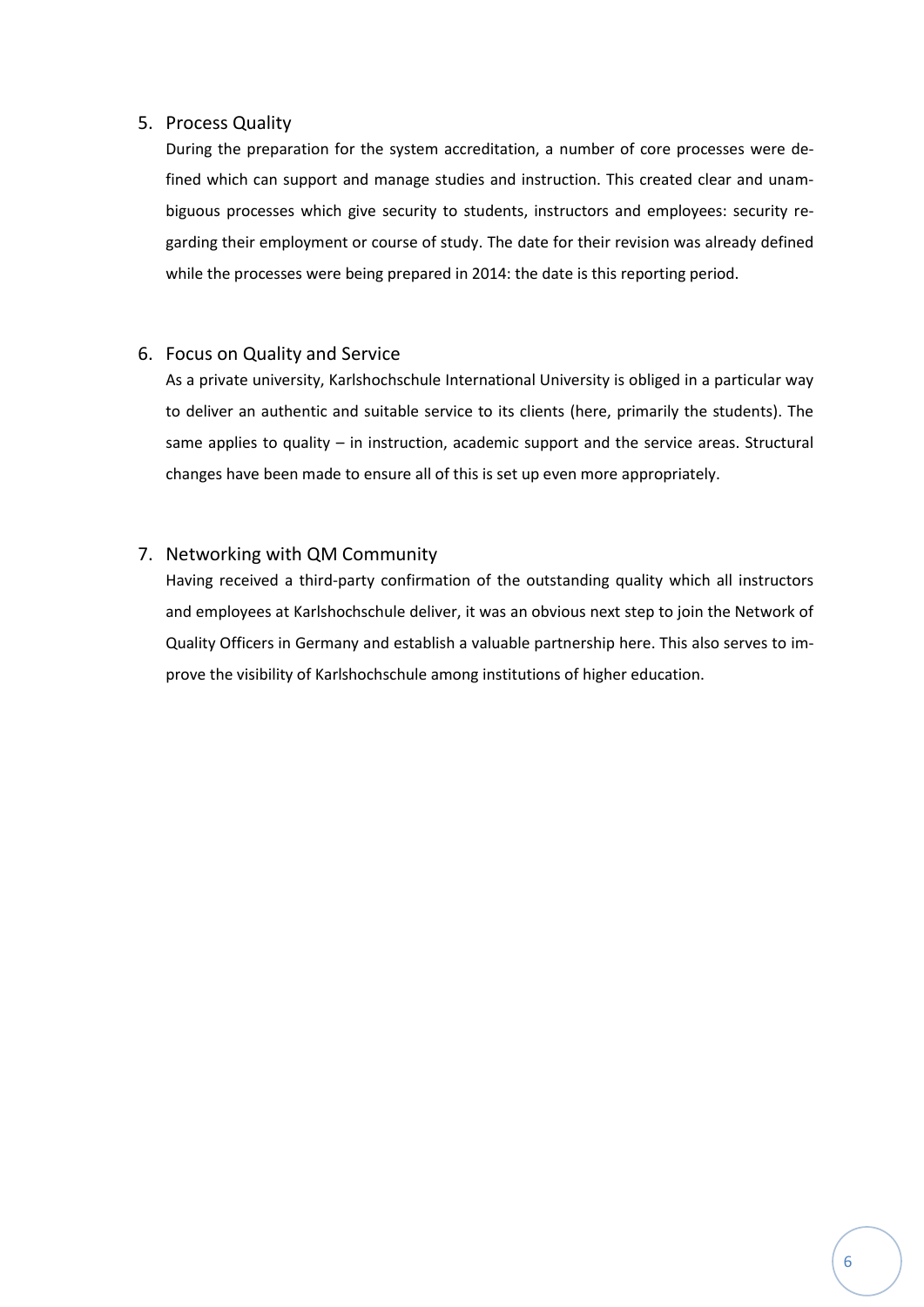# <span id="page-6-0"></span>**III. Implementation 2015 (Do)**

## <span id="page-6-1"></span>1. Expansion of the Portfolio of Degree Programs

In order to gain more prominence in societally relevant areas without a focus on management, and also to prepare students for the active societal transition, four new courses of study were introduced in 2015:

- **•** International Relations
- Politics, Philosophy and Economics
- Citizenship and Civic Engagement (planned start: winter semester 2016/2017)
- Globalization, Governance and Law (planned start: winter semester 2017/2018)

These courses extend the degree program portfolio at Karlshochschule and open up areas of action in the social sciences to graduates who do not desire an explicitly managementoriented training.

The focal areas of the programs are as follows: (source: Karlshochschule website)

#### **International Relations**

"I get switched on when others tend to turn off. I'm passionately interested in what's happening in the world and its effects. I soak up new information like a sponge and throw myself into any new political debate. The major issues and challenges in our world especially revolving around peace, prosperity, environmental protection, justice and human rights are what excite and drive me on.

I want to be socially engaged and I'm curious about other cultures and ways of thinking. I'm interested in building bridges and find it rewarding when I can contribute to achieving or helping to develop solutions to the major challenge of finding peaceful resolutions to a conflict.

I believe in diplomacy as a driving force on the conflict-ridden world stage. I want to encourage people to stop fighting each other with weapons or exploiting their economic power, but negotiate instead through words, knowledge and values. I see myself as a future intermediary between cultures and their respective interests. I can see myself working in the Federal Foreign Office, for an international company or at an NGO.

I want to learn about and understand the context of international politics and economics, ecology and ethics, legal regulations and cultural ideas, as well as the art of diplomatic negotiations. That's why I'm studying *International Relations* at Karlshochschule."

#### **Politics, Philosophy and Economics**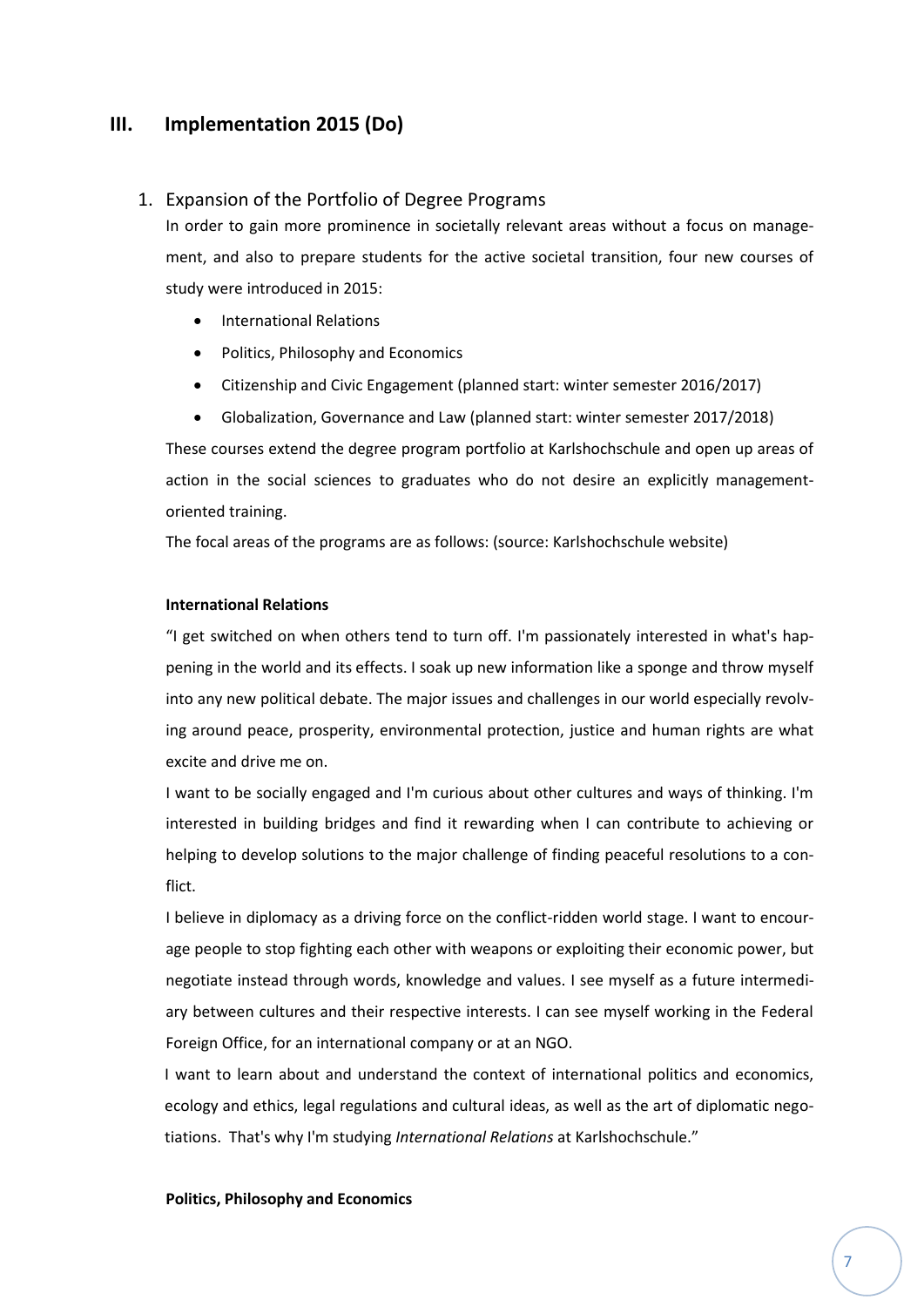"I've often wondered where I come from, where I'm going and what 'binds the world's innermost energies'. I'm interested in economics – but not an economics that is limited exclusively to mathematics, strives for profit and leaves people out with its complex needs for simple cost/benefit analyses.

I've always wondered why it's always economists that tell us about crises in the media, why philosophers are never asked for a solution, and whether our politicians have ever read Hobbes, Marx or Kierkegaard. I don't want to choose between the worlds of numbers, words or deeds.

I long for answers to the questions about the equitable coexistence of fair trade and fair society reforms and often only find criticism of the suggestions made by thinkers and philosophers. I'm interested in politics as a practical tool of reason and am fascinated by the differences of cultures that clash with the globalization of economies.

I also wonder if there's an economic system that doesn't, in the long term, destroy the planet. Maybe there's a different approach that brings prosperity for all and is an alternative to what we already have.

I want to learn how to resolve conflicts, to debate and to not just simply express my views, but to steadily develop them. I want to have very broad horizons.

That's why I'm going to be a modern universal scholar and study *Politics, Philosophy and Economics* at Karlshochschule."

#### **Citizenship and Civic Engagement**

"My objective is to make sense of the society in which I live. I want to develop ideas for my initiatives, my group or my start-up, that help my ideals to flourish. I want to make a difference in this world.

I want to start right here and right now, even while I'm studying, to put the knowledge and skills I've acquired into practice. I don't want to simply explore possibilities, I want my research to bring about change in society and by using words, images and actions, also to the minds of people.

I'm doing volunteer work for the subject that is my passion. I go out on the streets to protest against injustice or to promote my beliefs. I am involved in social networks where I start petitions, campaigns and debates. That's where I mobilize people to join me and support my ideas via crowdfunding. I want to sustainably and constructively change the world in which we live.

I want to live the changes and make a commitment to my future profession, and that's why I'm studying *Citizenship and Civic Engagement* at Karlshochschule."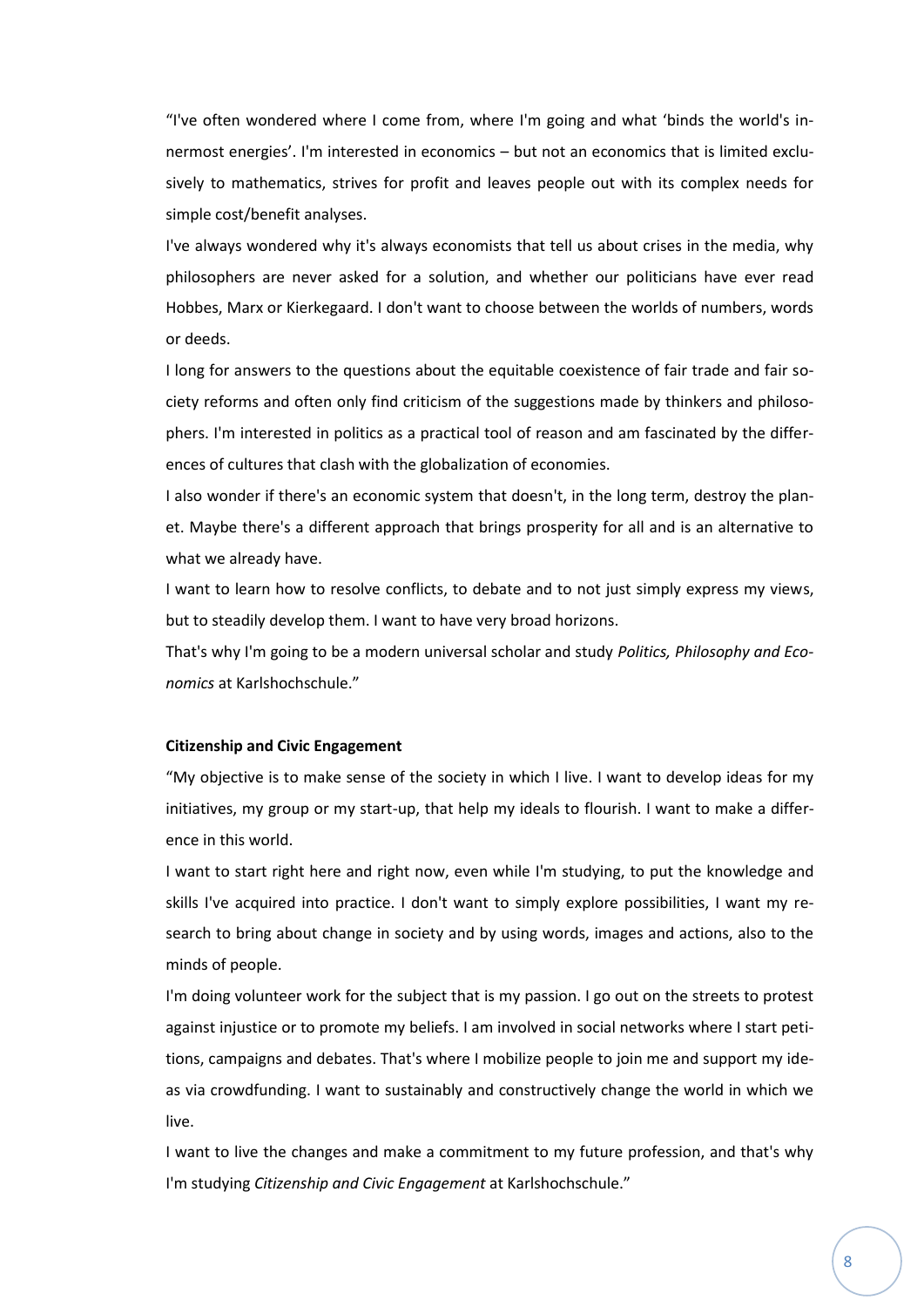#### **Globalization, Governance and Law**

"Globalization as the meeting of different cultures poses enormous challenges. On the one hand, global trade can bring us closer together in both goods and knowledge. On the other hand, it becomes increasingly difficult to regulate global responsibilities. For me, the issues of social justice, universal human rights and the institutions that protect them, are immensely important.

Can it be fair that I pay  $\epsilon$ 100 for a pair of shoes but the people who made them receive just a tiny fraction of that as their wage? Can it be fair that people are tortured and killed merely because of what they say and think? I feel that as the world grows closer, new problems come up each day.

Law, to me, is more than just a complex set of rules that everyone exploits for their own advantage. For me, law is an expression of the pursuit of justice. It's no longer just part of a national culture, but a way to take our international relations to a new level, where the rights of the strongest are no longer the only thing that matters.

For me, international institutions are the cornerstones of fair prosperity, long-term peace and sustainable civilisation processes. I want to contribute to the new book of rules for our world. My efforts, and those of the organization I will later work for, will then help to put them into practice.

I want to understand it all and that's why I'm studying *Globalization, Governance and Law* at Karlshochschule."

These degree programs had to undergo accreditation before they could start being offered. There is more information on the accreditations in Section V.2.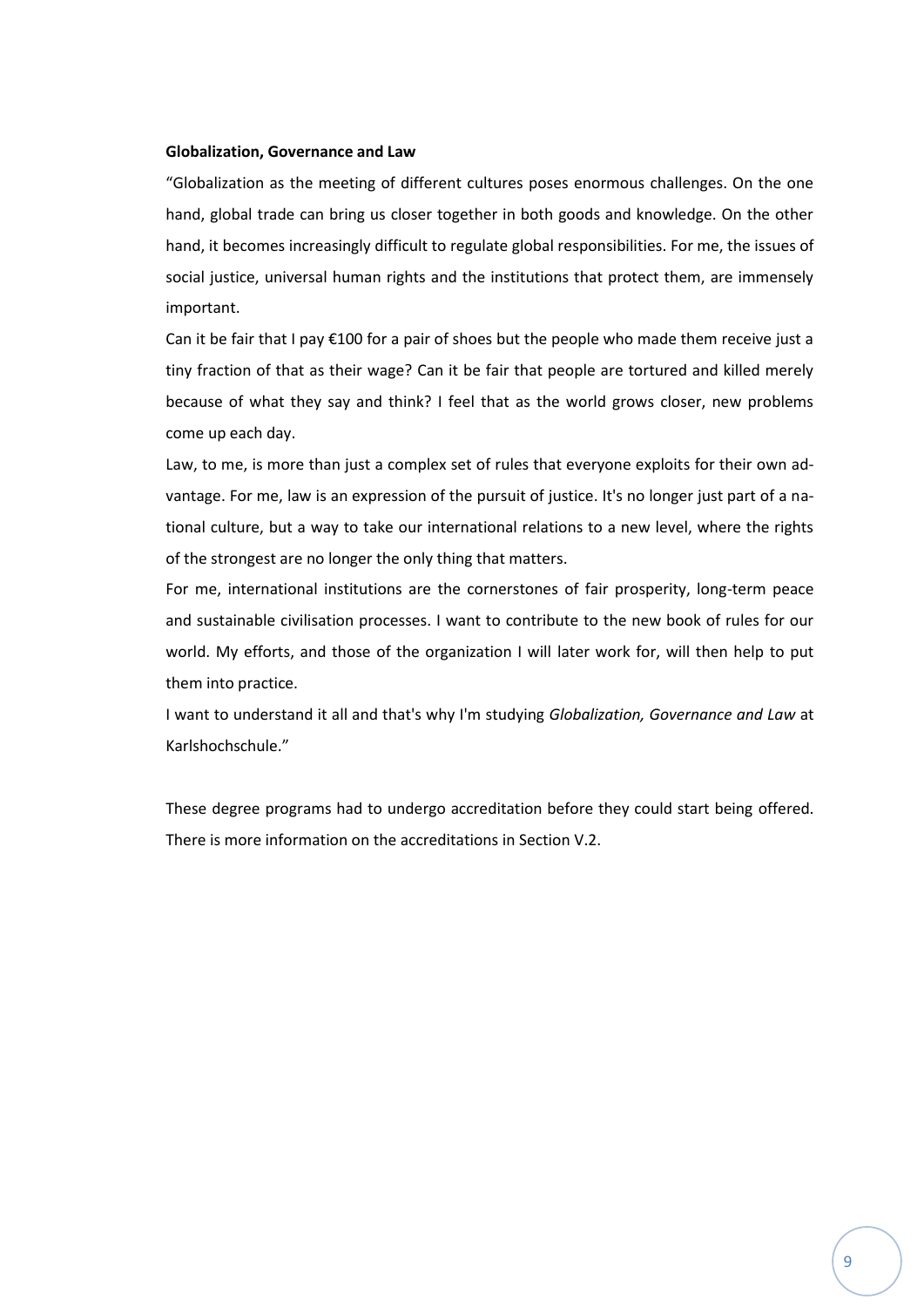### <span id="page-9-0"></span>2. Didactics, Learning and Instruction

It is the multifaceted nature of the instruction at Karlshochschule that makes it so impressive. With the students constantly in focus, it offers a variety of activating learning arrangements and assessment types, which follow a "constructive alignment" approach clearly indicating how they contribute to achieving the well-defined learning outcomes.

In order to ensure that the high quality in this field is assured in the long term, in July 2014 a new appointment was made for the staff position with responsibility for university didactics (which had previously been vacant due to parental leave). Since then, the position has been further developed on an ongoing basis, becoming the "Learning and Teaching Service". Some examples of core developments in this regard during the reporting period will now be presented.

In the "**Teaching Service**" area, the practice was continued of organising one Instructors Day and one didactics training course per semester, whereby it needs to be emphasised that this basic requirement, laid down in the 2009 Regulations on Quality Development and Assurance, was conceptually expanded at the beginning of the 2014/15 study year and its implementation has been successively revised. The core of the new concept, as can be seen below in the overview, is a differentiation of targeted university didactics events for particular groups in order to ensure that during the course of an academic year, regular, needsoriented support can be provided to novice and experienced instructors in both the management studies and foreign languages departments.

| <b>Study Year</b> | Format                                                                                                         | Scope  | <b>Target Groups</b>        |
|-------------------|----------------------------------------------------------------------------------------------------------------|--------|-----------------------------|
| September         | Basic Workshop in university didactics<br>for new Karls instructors + Extension<br>Workshop: LernZIMMER design | 2 days | New instructors             |
| November          | <b>Extension Seminar I</b>                                                                                     | 1 day  | Experienced instruc-        |
|                   |                                                                                                                |        | tors                        |
| January           | Instructors' Day                                                                                               | 1 day  | All                         |
| March             | Language Pedagogy Seminar                                                                                      | 1 day  | Language tutors             |
| May               | <b>Extension Seminar II</b>                                                                                    | 1 day  | <b>Experienced instruc-</b> |
|                   |                                                                                                                |        | tors                        |
| June / July       | Instructors' Day                                                                                               | 1 day  | All                         |

The substantive priorities of the two **Instructors' Days** falling within the reporting period (**January and June 2015**) included the issues of evaluation and **blended learning**.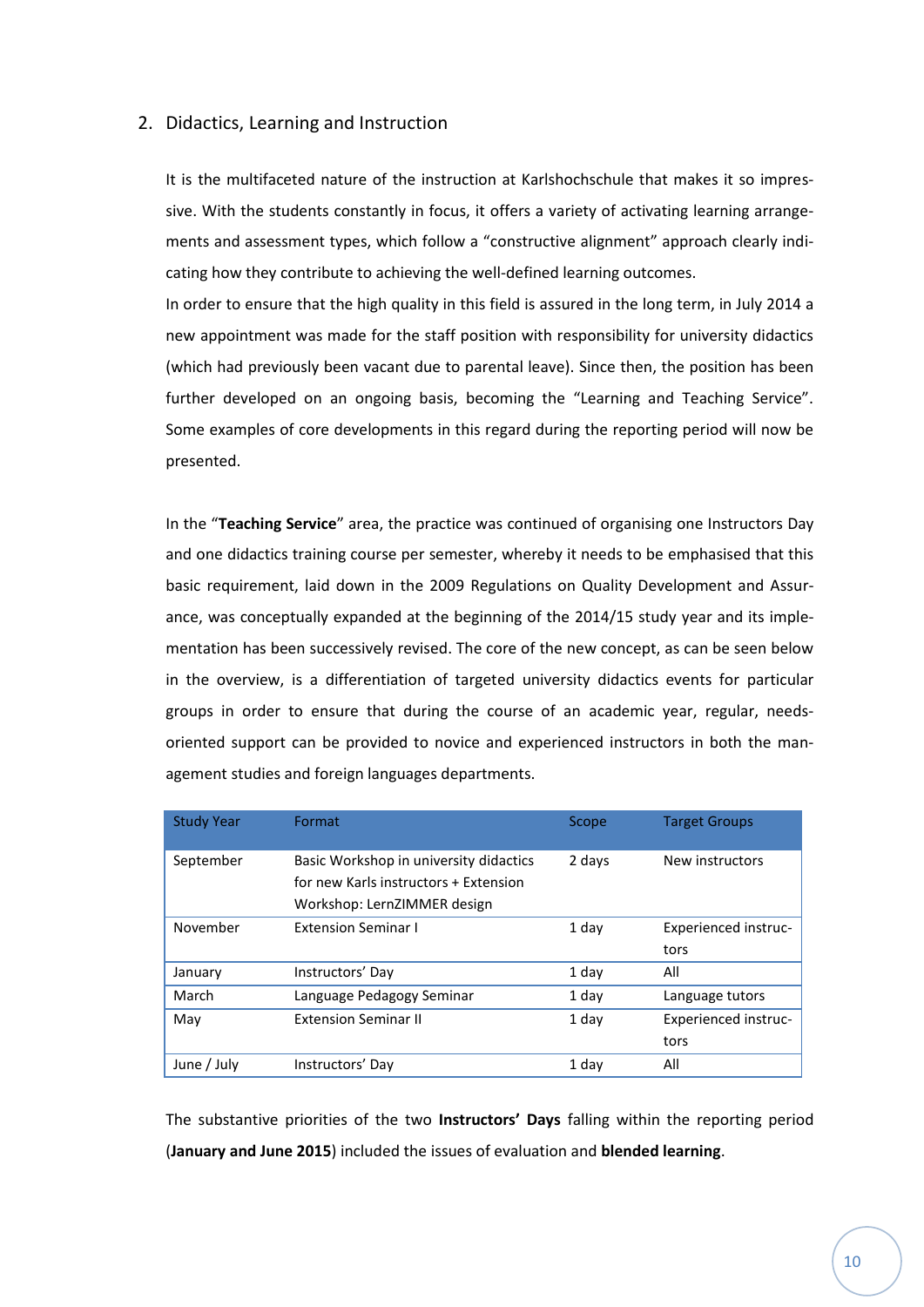In the January event, Prof. Dr. Francisco Javier Montiel Alafont introduced this topic from a more theoretical perspective with a lecture providing an overview, and then by the second Instructors Day in June 2015 two small pilot projects on the topic had already formed which could be presented in the form of the first 'workshop reports'.

One of these, under the guidance of Prof. Dr. Björn Bohnenkamp, focussed on a redesign of the fifth-semester module "Change and Innovation" (CHIN) as a combination of Moodle and classroom lessons, as favoured by the "Learning by Teaching" (LDL) concept. The second, initiated by Prof. Dr. Henk van Elst, is aiming at a provisional redesign of a statistics lecture according to the principles of the "flipped classroom" approach.

In order to provide support for these and other similar digitalisation projects, at the beginning of the 2015 summer semester an open "blended learning" working group was set up, whose focalisers are the Didactics Officer Carmen Reck and the IT Manager Rainer Buzengeiger, as well as Prof. Dr. Francisco Javier Montiel Alafont.

With regard to the topic of **evaluation**, which was also covered during both Instructors' Days in 2015, it can be reported that the focus in January was on a general presentation of the "Seminar and Lecture Evaluation" instruments within the university management system, which had only come fully online during the winter semester 2014-15. In June the topic was how to deal practically with evaluation results. A World Café on didactics and methodology was one example of how the instructors were inspired to work together on the development of ideas and measures which could respond appropriately to the wishes and suggestions of the students. In the most recent evaluation from the 2015 summer semester, there was a noticeable increase in the number of suggestions entered in the open-ended input fields of the survey. One of these wishes, "Fewer .ppt slides with less text", deserves special mention here because it sparked a lively debate among Karlshochschule instructors on 'how' we learn and teach, which will be continued in the university didactics events in 2016.

In addition to the numerous university didactics events and **direct support for instructors on how to carry out their events** (for example, offering supportive events to accompany lessons such as workshops for students on "Learning by Teaching"), the Teaching Service at Karlshochschule has also been offering **one-to-one advice or coaching sessions for instructors** since the 2014/15 winter semester.

This latter service, which is especially targeted at instructors with little or no experience of university teaching, includes elements such as individualised support for lesson planning (introduction to the planning tool LernZIMMER, methodology tips, etc.), advice in dealing with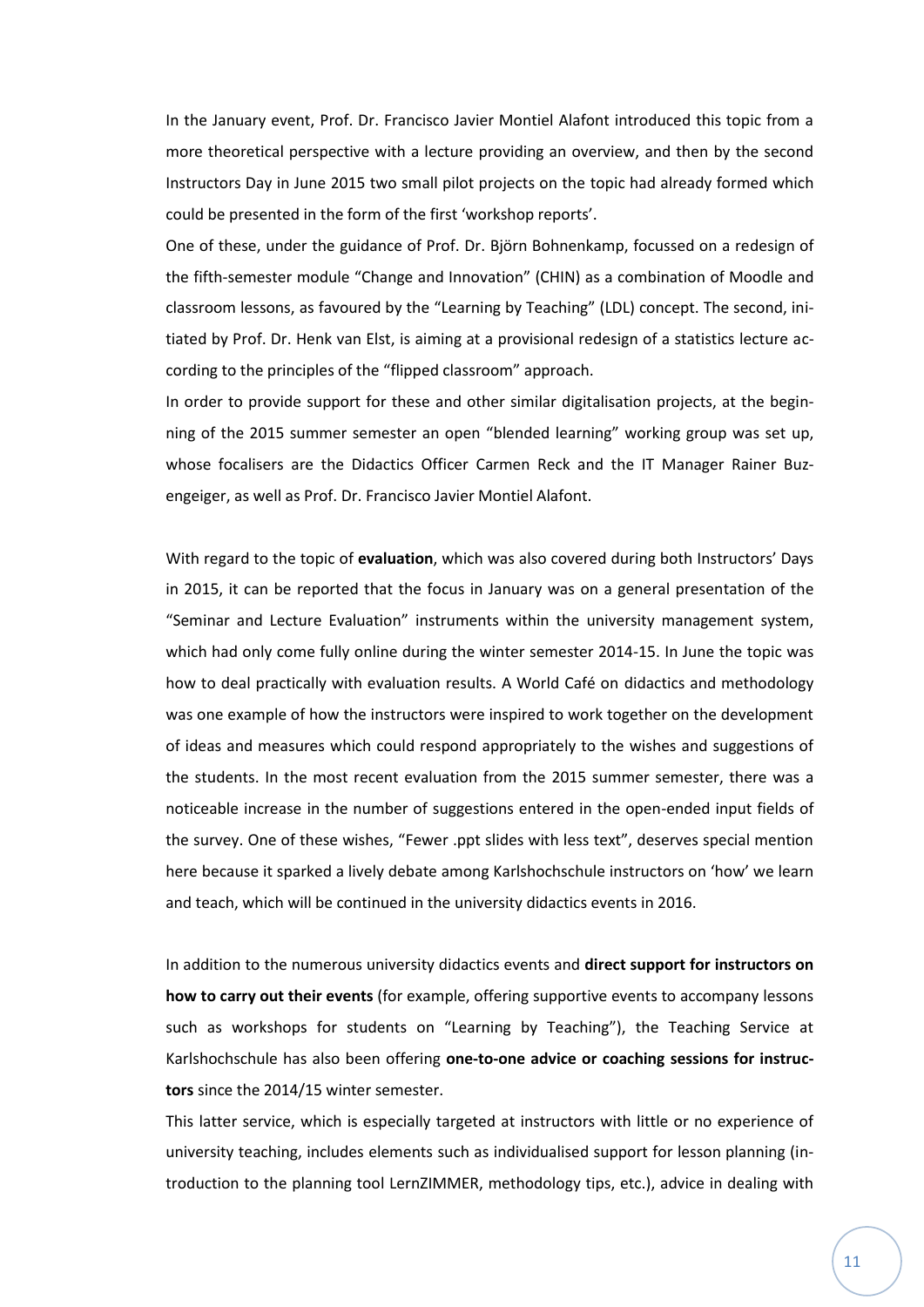different types of examinations (such as the learner's portfolio), advice on how to deal with evaluations and evaluation results, or even consultations when it comes to difficult teaching or learning situations (such as conflicts with participants or personal insecurities).

One particular service for novice instructors allows them to request the Didactics Officer to sit in on one or two lessons and observe them with regard to specific issues or development issues. A subsequent feedback session then allows them to reflect together.

Parallel to the "Teaching Service" offers, since WS 2014/15 the Didactics Officer has also been offering **advice and coaching sessions for students** as part of the "**Learning Service**" for both Bachelor and Master degree programs.

In general, the **individualised advice** is sought by students with regard to issues directly related to their studies, such as techniques for learning and working, time management, work management, coping with the curricula, dealing with pressure or overcoming "procrastinitis", especially in examination periods. The **one-to-one coaching sessions** are more often called for in stressful personal situations, such as conflicts with fellow students, instructors, friends or family, intercultural difficulties such as culture shock or homesickness, and difficult decisions that need to be made, such as changing, pausing or quitting a degree program.

The offer of **team coaching sessions** first gained in popularity among Karlshochschule students after the start of WS 2015/16, in the context of the third-semester module RESO (Resources), which operates with a significantly increased number of "team challenges", and during the IPRO<sup>1</sup> and APRO<sup>2</sup> phases of the third and fourth semesters. During the WS 2015/16, a variety of enquiries coming from the EduPartment residential home for Karlshochschule students revealed a need for **mediation support for** (culturally influenced) **group conflicts**.

In the mid-term, the "Student Counselling and Coaching" offers will be further established, enhancing a further building block in the service-oriented approach at Karlshochschule.

Another important innovation pursued during the past year within the field of university didactics or the Learning and Teaching Service is the new concept for "facilitated reflection". Here, there is now (again) an increased offer of models, methods and working techniques which allow students to more closely monitor and reflect on personal learning needs, aims and progress. They can develop new possibilities to act and adapt or optimise their patterns of behaviour to suit specific situations, where necessary. This is a foundation of the commit-

**.** 

<sup>&</sup>lt;sup>1</sup> Introductory Company Project

<sup>&</sup>lt;sup>2</sup> Advanced Company Project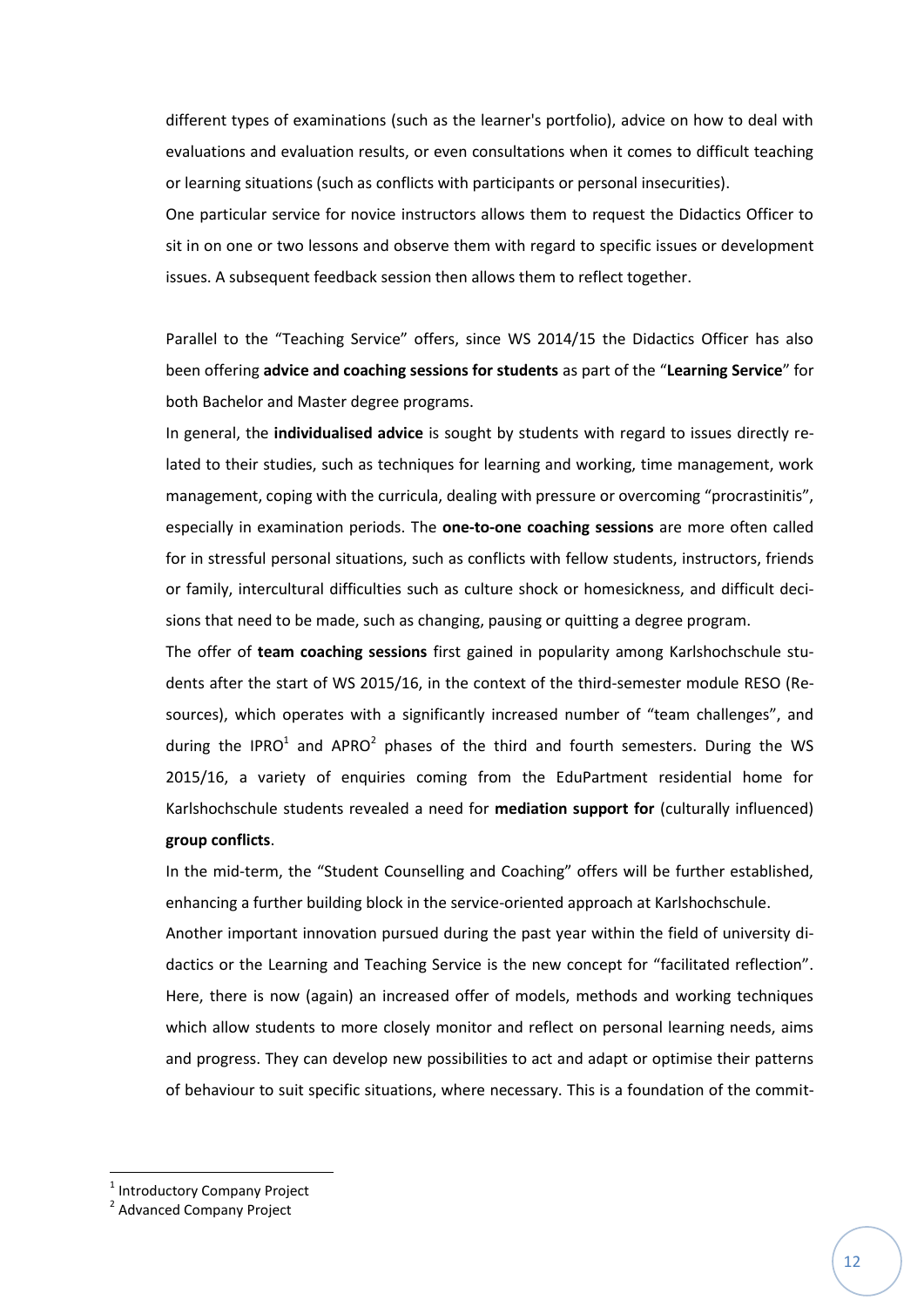ment at Karlshochschule to provide appropriate and sufficient support to students with their individual learning styles.

The newly structured module "Facilitated Reflection" was also synergetically linked to the overall Karlshochschule program of promoting personal development of its members. Here, a particular focus was on a better web of connection between the individual building blocks, and a revision of the Personality Points Passport (PPP).

## <span id="page-12-0"></span>3. Recruiting Policy



The appointment of **Melodena Stephens Balakrishnan** means Karlshochschule now has a new professor who had already been teaching here since 2013 as a lecturer. As of September 1, 2015, she is the incumbent Professor of International Marketing Strategies and Entrepreneurship.

Melodena Stephens Balakrishnan has an impressive list of publications. It can be expected that she will contribute to increasing the visibility of Karlshochschule in the scientific community, especially given her international orientation beyond the borders of Germany.

# <span id="page-12-1"></span>4. Internationalisation<sup>3</sup>

**.** 

Due to the very dynamic developments of the previous years, the focus in 2015 was less on a quantitative expansion of the network and more on a (moderate and targeted) further expansion of the network for particular degree programs and regions, as well as maintaining the existing quality of service. With this in mind, in the summer of 2015 Karlshochschule conducted an alignment of the courses on offer from partner universities with the **new Bachelor curricula** (i.e. the curricula of the degree programs newly introduced in 2015) and the module requirements for the fifth semester (which had been changed during the reaccreditation). Furthermore, previous arrangements for the semester abroad were adapted to meet the requirements of the new degree programs, since in these the mobility window is not in the fifth but in the fourth semester, which necessitates some organisational changes. By making use

 $3$  excerpted from the report of the International Office and University Development for the University Council, by Dr. Jutta Walz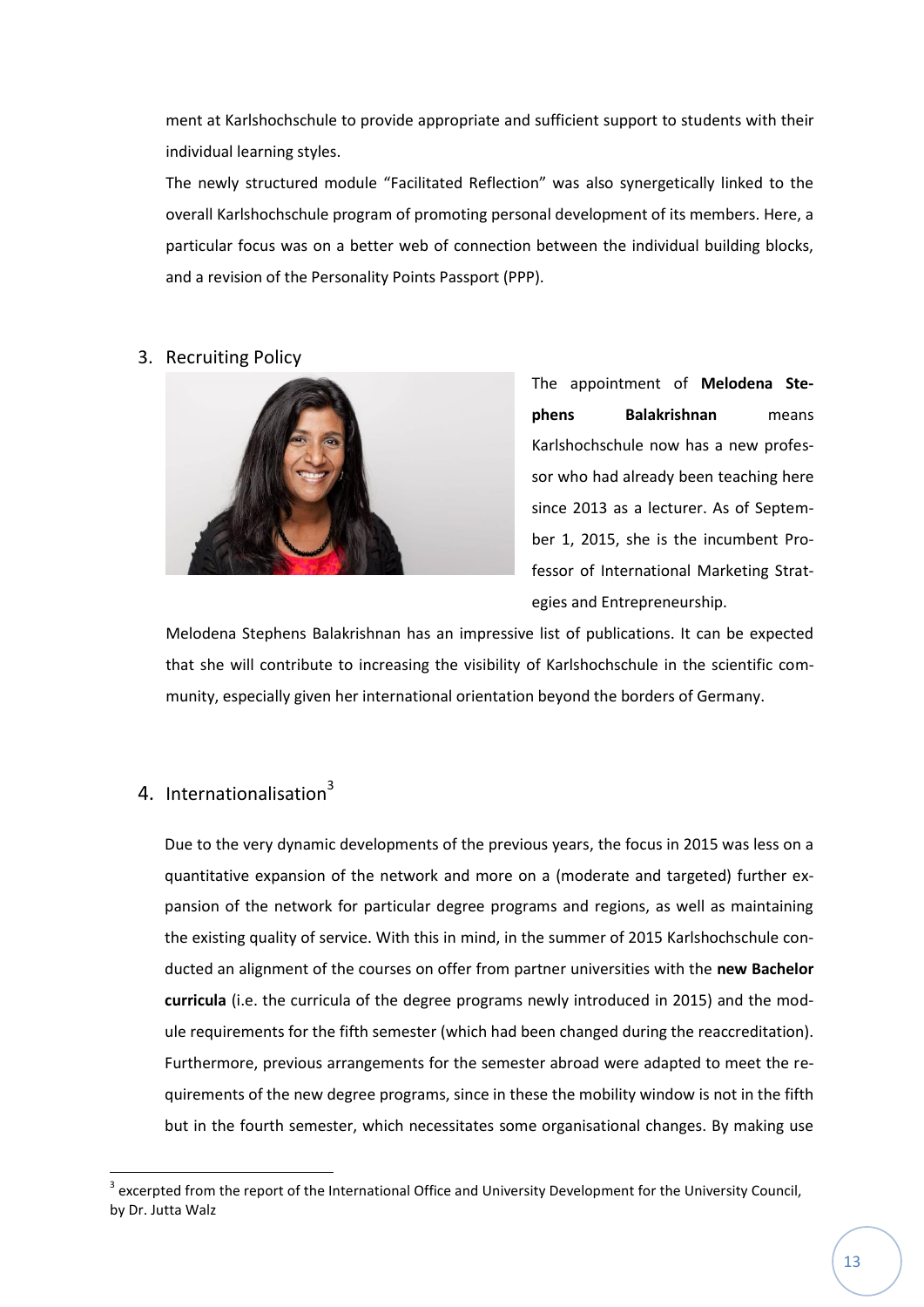of, and in part extending, the existing agreements, it was possible to reserve contingents for the new degree programs at 16 partner universities in 11 countries. Additionally, the multilateral ISEP network (*International Student Exchange Program*) can also be used, which represents over 300 colleges and universities in 50 countries. With the exception of the Arab region, these arrangements cover all the major language and culture areas covered in the language and area studies module at Karlshochschule, including those which traditionally attract the most interest in exchange opportunities (the English-speaking areas: UK, USA via ISEP; Spanish-speaking area: Mexico; France; Russia/Eastern Europe: Russia, Poland, Czech Republic, Hungary, Turkey; Asia: Hong Kong, Korea, Taiwan).

#### **International Activities and Projects**

During 2015 in the field of **instruction**, the following events were carried out outside of the regular semester program:

Winter Session "Strategic Management" for a group of Master students from ESC Rennes (7- 16 January 2015)

- o Co-teaching Karlshochschule ESC Rennes
- o Networking with regard to a possible strategic partnership
- o Gaining experience with short-duration programs, with a view to developing own new programs

Emerald Forest (2-6 February 2015)

- o *Blended Learning*
- o Networking, particularly regarding universities in the UK and USA
- $\circ$  Curriculum integration: 2016 anchored in two modules for the first time (ITM, IMA)

Summer Academies on Intercultural Experience in Karlsruhe (20-31 July 2015) and Istanbul (3-14 August 2015)

- o Positive financial results from both Summer Academies
- o Positive recruitment effect from Summer Academies, for both German and international participants

In the area of *third-party funded projects,* 2015 saw the completion of the EU-funded research project "Diversity Improvement as a Viable Enrichment Resource for Society and Economy" (**DIVERSE**) under the EIF Community Actions funding line. With 14 partner institutions, this project was led by Università Cattolica del Sacro Cuore, Milan, and ran from December 2013 until June 2015, with a total budget of some 900,000 euros including own contributions, of which 77,000 euros went to Karlshochschule. The aim of the project was to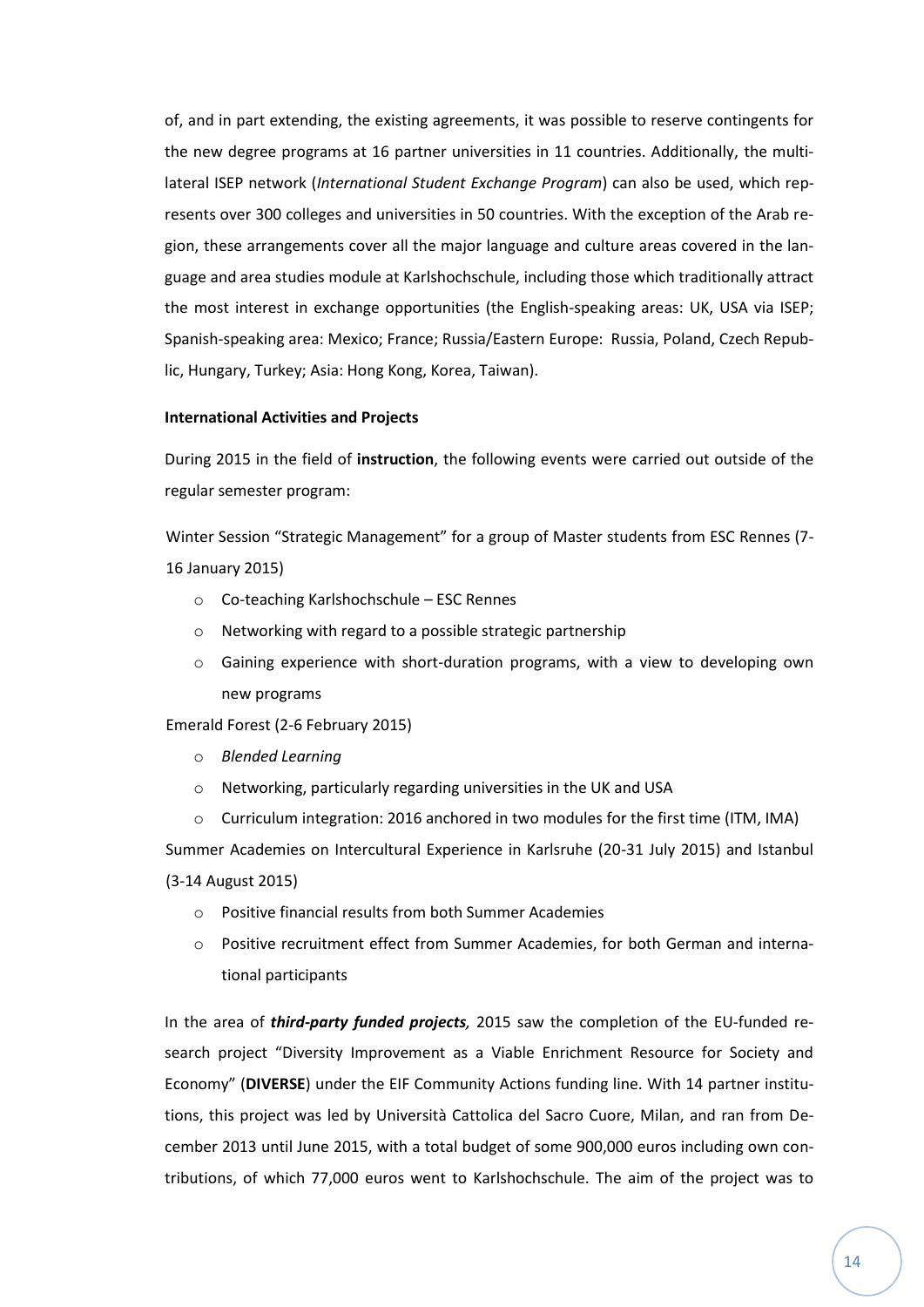promote the participation of nationals from non-EU states in the creation of an inclusive European society.

In September 2015 a new international teaching and research project started: **CONNECT 2.0** - Intercultural Learning Network 4 Europe. This is a cross-sectoral strategic ERASMUS+ partnership in the fields of youth and higher education, led by InterCultur gGmbH with a total of eleven partners from seven European countries, and a project duration of three years. The aim is to develop an innovative learning scenario for students which includes both traditional classroom and online components. Furthermore, employees of the participating institutions will receive training to carry out the program, and an alumni network will be built up. The financial scope of this project, including the self-contribution, is 427,000 euros, including 26,000 euros for Karlshochschule.

Lastly, in 2015 together with Intercultural Campus and interculture.de e.V., Karlshochschule organised the conference "**Internationalisation of higher education – from patchwork to integrated strategy"**, which provided an opportunity for some 30 participants to share their expertise on opportunities for a professional approach to internationalisation. A range of best practice examples were presented, including the internationalisation strategy of Karlshochschule. The ideas were subsequently developed further in an *open space* format.

### <span id="page-14-0"></span>5. Process Quality

Even as the processes were being drafted and formalised in 2014, a date for their revision was also built into the plan. As this deadline approached, the processes, including their current reference data sheets, were sent to those responsible for and involved in these processes. Each of the groups then discussed the processes, any deviations and possible adaptations: Why did a deviation occur? Was it a one-off deviation or does the process generally proceed differently than depicted? Agreed adaptations were then incorporated into the process. Most processes did not require any revision.

However, during the course of the university's operations it had already become obvious if a particular process could be discarded or would have to be replaced. For example, the former standalone process of literature sourcing is now connected to the new core process of revising module descriptions. This became necessary because delays had repeatedly occurred, ultimately meaning that the lecture plan was not available on time or with any reliability. To avoid this in future, a process with deadlines was introduced. In the medium term this will be revised again, since a central solution within the university management system is being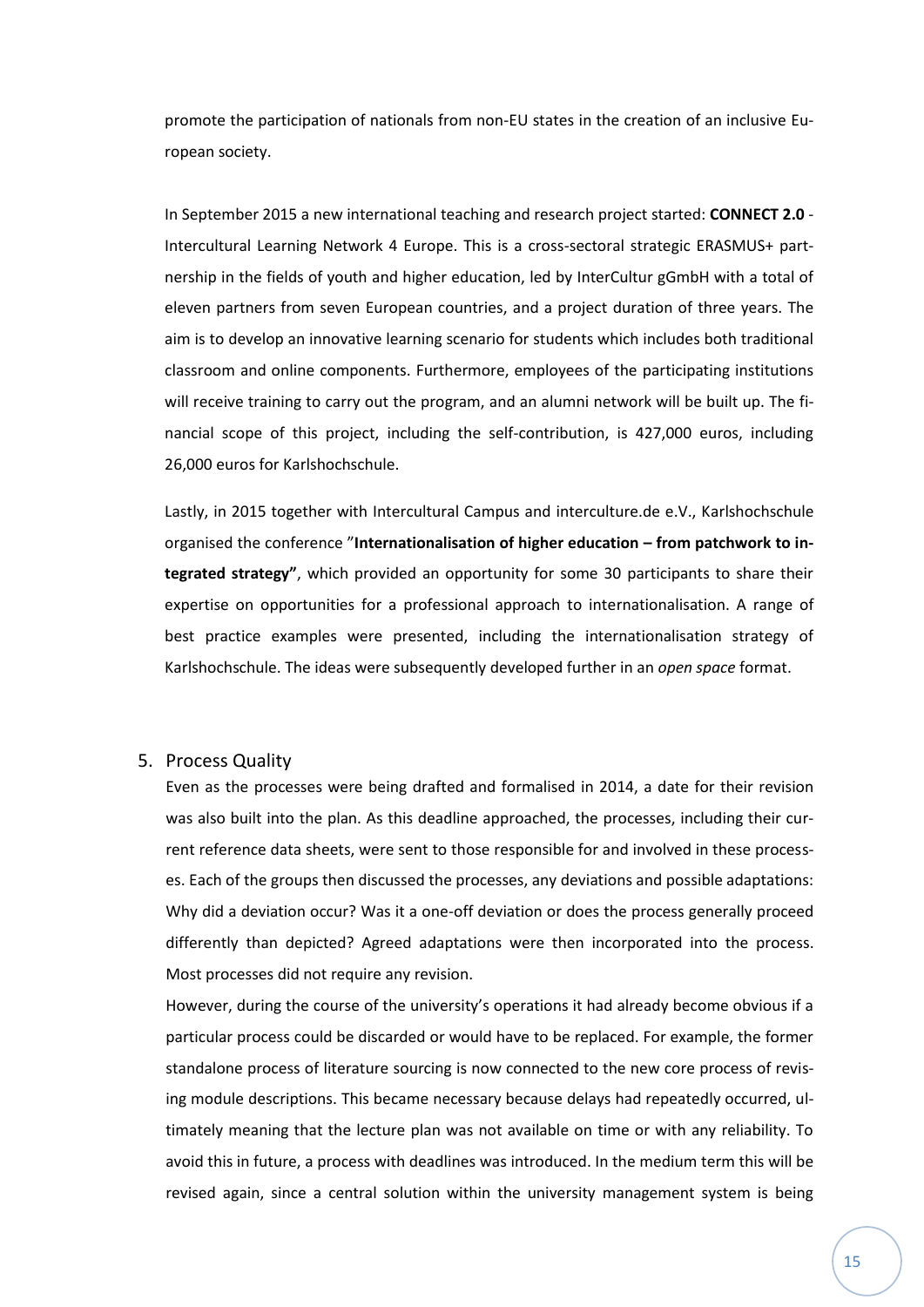sought. This process, carried out twice annually, is particularly susceptible to missed deadlines and therefore it will continue to be monitored in the coming year. In addition, the process of appointing key staff will be checked in 2016 for its quality, effectiveness and applicability.

## <span id="page-15-0"></span>6. Focus on Quality and Service

In the past year, the **Academic Affairs** department was created to achieve an unequivocal classification of responsibilities and to make this clearer to students. As its name suggests, the Academic Affairs department incorporates the service offices directly related to academic aspects of the student lifecycle and instruction.



**Fig. 1**: Structure of the Academic Affairs Department and its relationship with the University Communication and Marketing Departments.

Figure 1 illustrates how a student comes to the university: while the Marketing Department raises awareness of Karlshochschule International University among potential applicants, e.g. at trade fairs, and carries out the preliminary non-binding meetings, the University Communication Department deals with enrolment. After this they are assigned to Student Service, i.e. the Academic Affairs Department. The Admissions Department has been entirely incorporated into the University Communication Department.

University Communication also supports the Careers Service Department in the organisation and support of **company projects**. This has led to consistent professionalisation: communication is clearly more structured, especially with students, with all information and key dates for individual steps being provided in advance so students can estimate and distribute their workload. In addition, company representatives are consulted in advance, for instance to establish whether expectations placed on students are realistic. Students describe this company projects phase as being very intense and have evaluated it very positively (see IV 2.). Of course, the presentation phase (=examination phase) is experienced as stressful. Regarding it biopsychologically, it is easy to understand why the students consider the feedback rounds to date to be less than perfect: the individual stress associated with deadlines meant that the feedback coming from examiners and coaches did not find a resonance that stimulated selfreflection. For this reason, feedback forms have been developed to record their comments immediately after the examinations. In this case, too, support is provided by an employee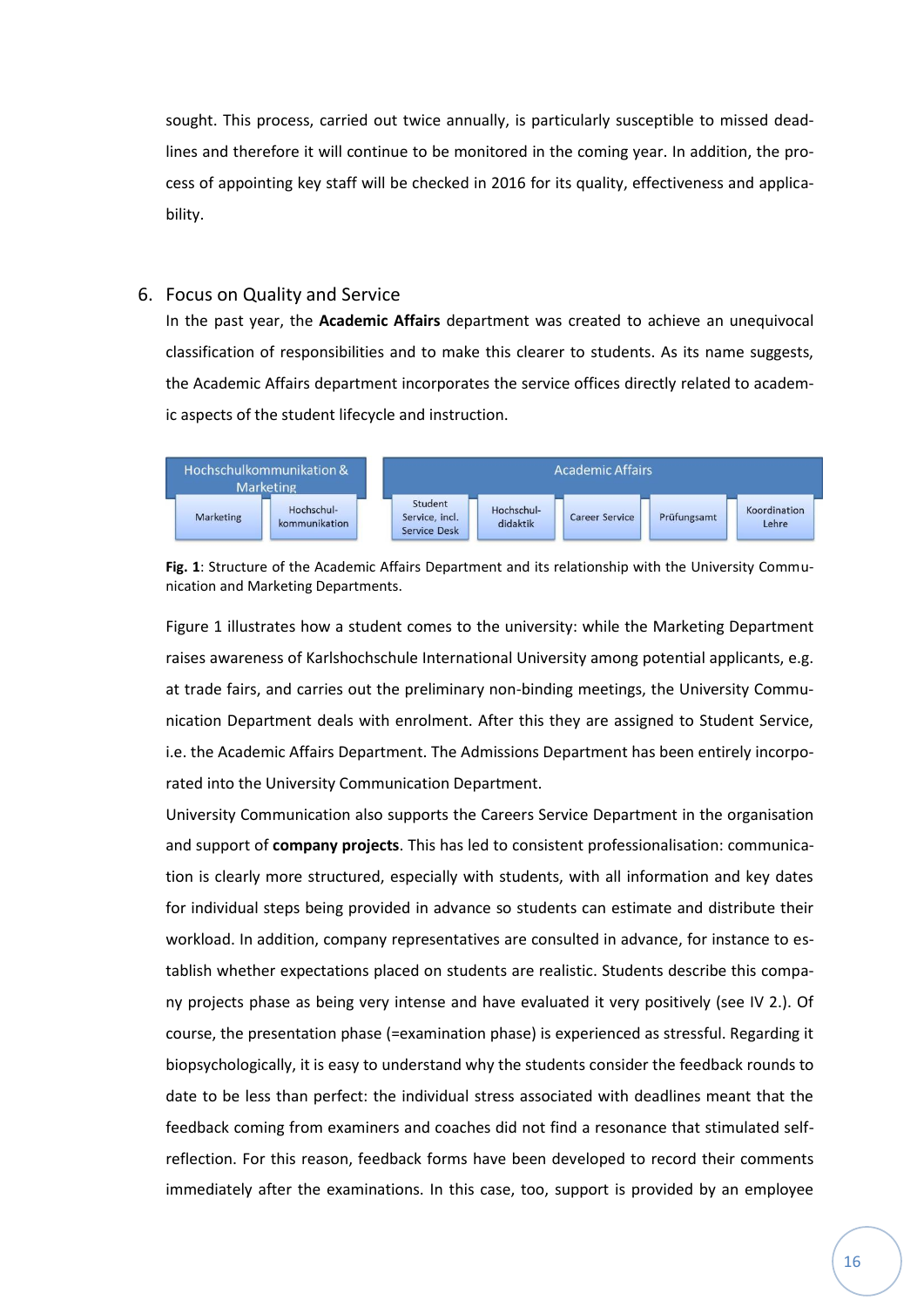from the Careers Service and/or University Communication. This gives students the opportunity of profiting from the feedback for themselves and their further studies even some time after the presentation. It can now be seen how the company projects contribute not only to improvement in expertise but also to a student's personal development.

One spin-off from intensively supporting company representatives is also the financial recognition gained for Karlshochschule. Since the University Communication Department took over providing the support, it has systematically monitored the companies involved in company projects, in terms of both satisfaction and willingness to donate.

At the start of their company project, students are obliged to write a **project briefing**. A template for this was introduced in 2014 by the staff member in charge of the module. In collaboration with this staff member, in 2015 QM developed a more detailed template for project briefings for internal projects. In its meeting on October 6, 2015, the Presidential Board decided that the "Project Briefing" template is always to be used when projects meet at least one of the following criteria:

- it has a duration of more than one month
- it has a budget of more than 1,000 euros; or it necessitates external costs
- it spans several departments

The template can be found in the Infopool, where it can be accessed by anyone responsible for a project. Since its use was decided only at the end of 2015, checks in the coming year will determine whether this presidential requirement is complied with. The aim of the use of the project briefing is to name and clearly define in advance the interfaces between participating departments. This should increase service quality internally. In a further step, the project briefing also serves to qualitatively monitor project progress.

### <span id="page-16-0"></span>7. Networking with QM Community

The high quality of teaching at Karlshochschule University has been confirmed many times with special awards and recently in particular by the unconditional system accreditation. Strengthened by these assessments from third parties, it is time to position ourselves more clearly in the quality community and to stand up as an initiator for "rethinking" in this field, too. At the start of 2015, an opportunity arose within the framework of the spring meeting of the Universities' Working Group of the Deutsche Gesellschaft für Evaluation e.V. [German Society for Evaluation] to submit an abstract on the topic "How do evaluations affect universities? – Desirable and undesirable effects":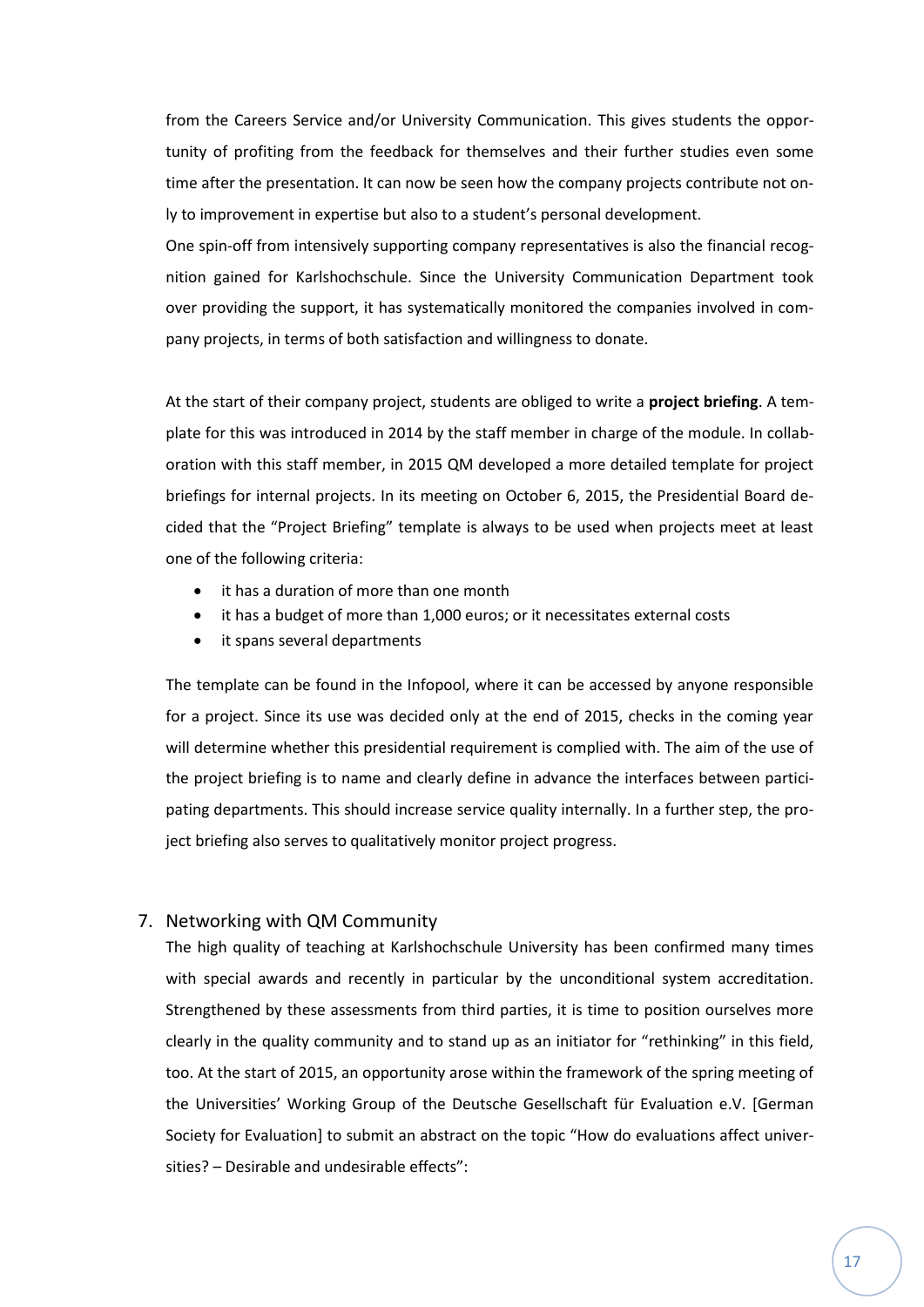*How do evaluations affect universities? – Desirable and undesirable effects The influence of evaluation results in the planning and decisions of university management A report on the experience of Karlshochschule International University Dr. Diana Casel*

*The student evaluation of seminars and lectures has become indispensable as a central element in the qualitative monitoring of teaching at universities. In order to ensure a regular high participation rate, closed control loops are needed, which for the students are reflected as visible consequences during their instruction. At the Karlshochschule International University, the findings are not only fed back directly into joint discussions in the teaching events, but are also taken to the Presidential Board as additional evidence when considering decisions to be made regarding staff and further training. So if lecturers receive repeated negative evaluations, the university may discontinue their employment. In recent years, two teaching contracts were not extended or revoked for this reason. In order to avoid having to make this type of decision in future, professionalising the appointment of and support for lecturers was declared by the Presidential Board to be a focus for quality improvement in teaching for the year 2014. This led to the process of the appointment of lecturers being checked at every stage and individual selection criteria (e.g. former teaching activities) have become more focussed. Subsequently, the support for lecturers and the Instructor Manual at Karlshochschule International University have been revised. Furthermore, individual items from the student evaluation of seminars and lectures that were evaluated as only moderately good or were named by students in the free text field have been identified by the Presidential Board as minor development points and highlighted as topics for the Instructors Day. During the Instructors Day at the Karlshochschule International University, these topics are discussed with all teaching staff to derive recommendations for action. The follow-up survey then places a particular focus on whether these have been implemented.* 

*This procedure – from evaluation result or student feedback via feedback cards*  $\rightarrow$  *securing the results and drafting suggestions for recommended actions by the Quality Management Officer*  $\rightarrow$  to the Presidential Board  $\rightarrow$  agreed recommended actions to those involved  $\rightarrow$ *subsequent re-consideration in the follow-up – is the control loop that is actively practised at Karlshochschule International University. It is irrelevant here whether the instrument at hand is the student evaluation of seminars and lectures, the student evaluation of general conditions, the survey of employees, or any other.* 

*The focal points derived by the Presidential Board do not represent the only issues that are named as annual topics for quality development in study and teaching. Rather, the results are used to enhance the measures for achieving the overall aims of the university. An example of the professionalisation of the process of the appointment of lecturers can be seen very well in how congruent the focus setting of university management is with the recommendation from external experts: during their first site inspection, the system accreditation assessors also identified the process of the appointment of lecturers as requiring improvement. Since at this point in time the optimisation was already being worked on, by the time of the second site inspection, the assessors could already see results."*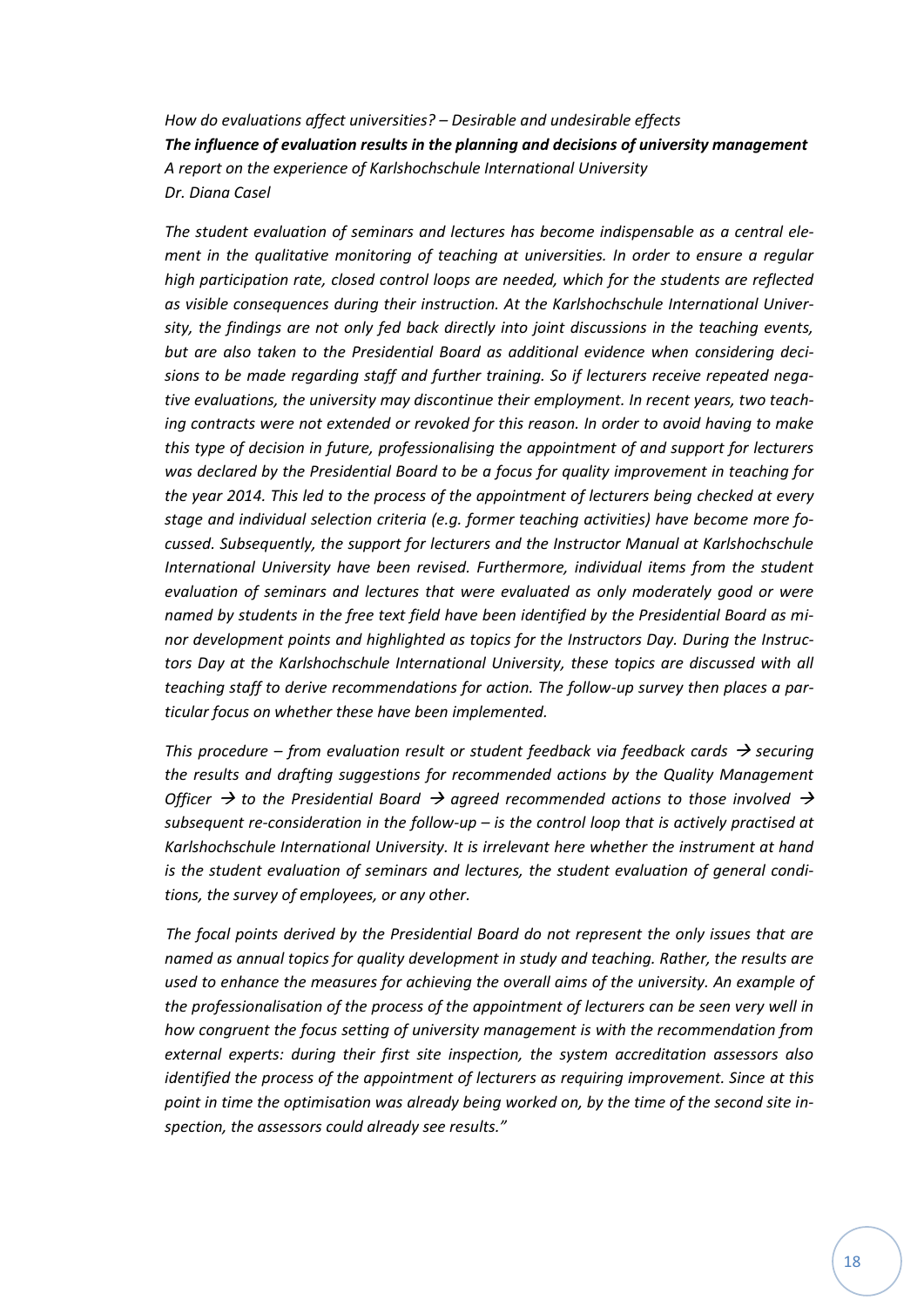The submitted abstract was judged by the organiser to be so interesting that a presentation and a publication arose from it. The event took place in May 2015 at the Gottfried Wilhelm Leibniz University in Hannover. The feedback wall received particularly positive evaluation. Because of the size of the Karlshochschule International University, there was an undertone in many questions doubting how significantly larger universities, such as the University of Vienna with over 90,000 students<sup>4</sup>, could benefit from the (positively evaluated) experiences at Karls. Here, the Quality Management Officer positioned herself unequivocally. She explained that she encourages each individual subject department to change things and function as a pilot for the others. In the same way, the smaller size of Karlshochschule is not a hindrance to acting as a role-model for larger institutions.

Currently still outstanding is the publication in an edited volume, which is envisioned for 2016. The plan for the coming year is to remain visible and approachable in the community.

**.** 

<sup>&</sup>lt;sup>4</sup> Source: Federal Ministry for Science, Research and the Economy, Vienna; as of 28/02/2015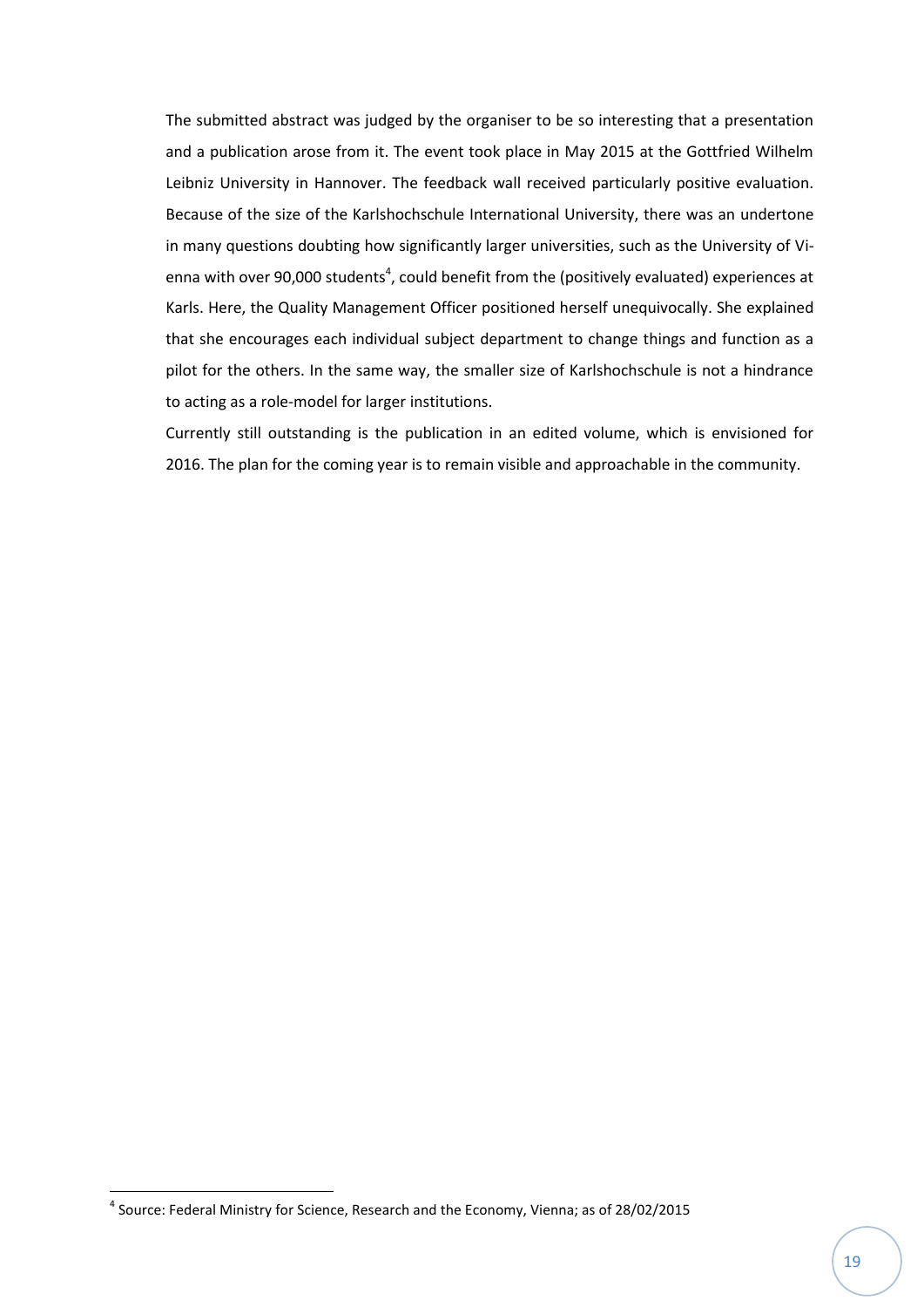## <span id="page-19-0"></span>**IV. Internal Evaluations (Check)**

The cycle of evaluations and surveys at Karlshochschule is clearly defined in the QUESO (Regulations on Quality Development and Assurance). In order to ensure that this cycle is already clear at the beginning of the year and can be conducted consistently, the Evaluation Calendar was devised as a useful tool. However, in spite of this, not all of the evaluations and surveys were carried out accordingly. This affected the survey of employees, the survey of all instructors, and the evaluation of general conditions. An in-house "values survey" with overlapping topics had been carried out near the due date for a new survey of all employees and instructors, so it was decided not to carry the latter out. Instead, a new survey will take place in March 2016.

The reason for the absence of an evaluation of general conditions in 2015 was a change of staff in one of the key positions for this. Additionally, the Academic Affairs department was being established. So there was a risk that students would be feeling somewhat unsettled by the new structures and the departure of long-term staff members, which would lead to results which could not give an unambiguous picture of the service at Karlshochschule.

Nonetheless, surveys and evaluations which directly concerned the instruction did take place as planned.

### <span id="page-19-1"></span>1. Student Evaluations of Seminars and Lectures

The heart of the evaluations and surveys at Karlshochschule is the students' evaluation of seminars and lectures. In previous semesters it had already proved possible to clearly increase the participation rate, and in the 2015/16 winter semester the critical value of 67% participation rate was exceeded for the first time (reference date: 31/12/15); all Bachelor degree programs). This high participation rate means the judgements made in the evaluations can be clearly regarded as meaningful. In Fig. 2 an increase can clearly be seen in the proportion of seminars and lectures with a 67-100% participation rate: in the 2014 summer semester there was no event with 67-100% participation rate, but in the following semester one third of the events fell into this category. Within another year this figure had risen another 30%. So in the winter semester 2015/16, almost two thirds of the Bachelor seminars and lectures had a participation rate between 67% and 100%. This increase corresponds to a reduction in the proportion whose participation rate is less than 24.9%, which has been decreasing successively since the summer semester 2014.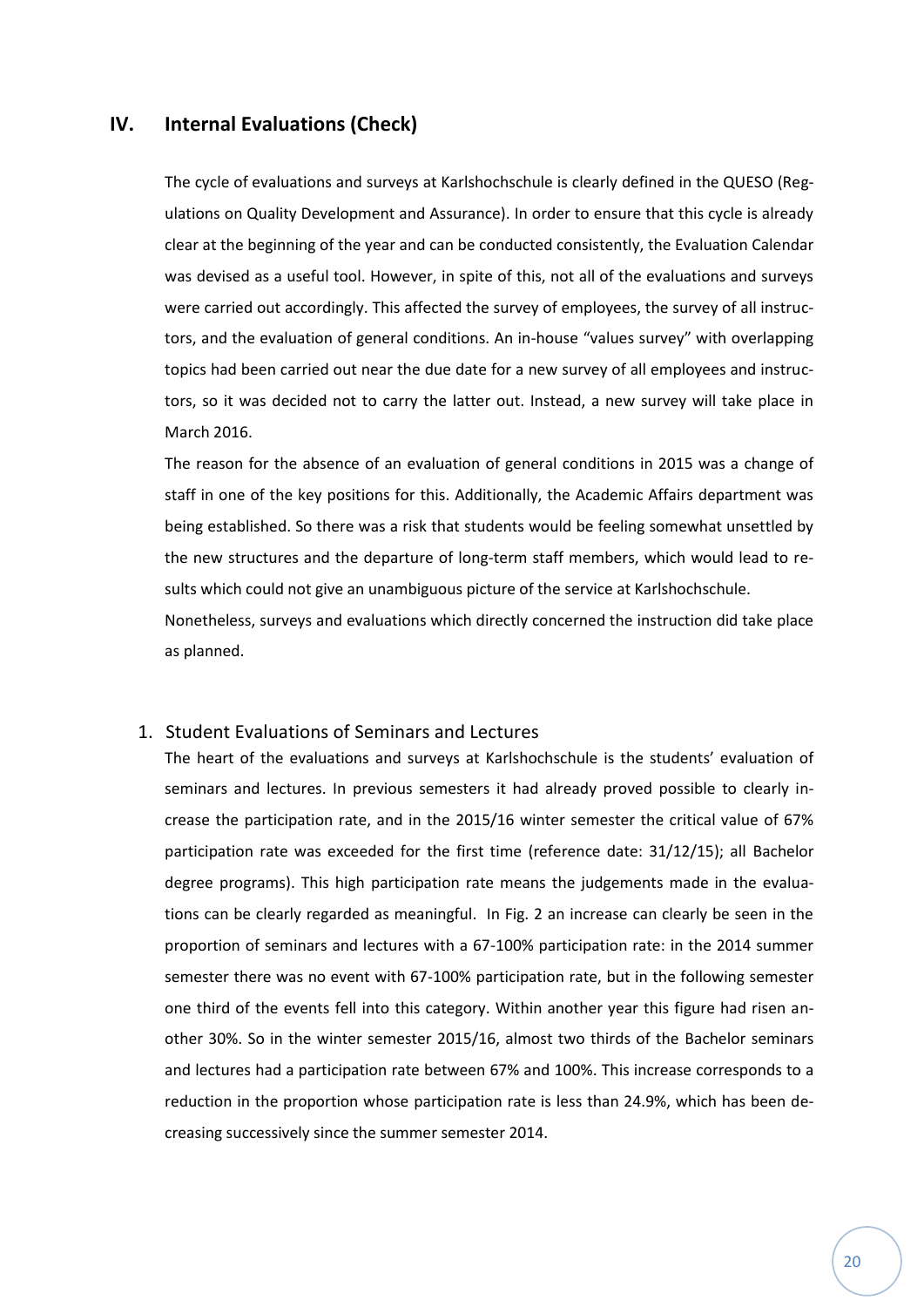

**Fig. 2**: Development of participation rates in the Bachelor degree programs in recent semesters. The average participation rate has been increasing continuously since SS 2014 and in WS 2015/16 exceeded the critical value of 67% for the first time. The proportion of the seminars and lectures with a participation rate of ≥67% increased while the proportion with a rate of ≤24.9% decreased.

The aim for the future will be to maintain this level and keep on improving it. It can be expected that the coming increases will be marginal. So a significant focus will be on eliminating participation rates of below 24.9% as far as possible. Low participation rates generally occur for seminars and lectures where new instructors are teaching. As in previous years, a very comprehensive questionnaire is used for these events, which possibly deters the students from filling it out. This corresponds to positive comments on the use of the shortened questionnaire. So it is necessary to raise awareness among the students of the particular importance to new instructors of a comprehensive evaluation with a high participation rate.

In the 2014 Quality Report, core results were presented in table form. At that time, it was not meaningful to compare the results to previous surveys: the reasons were a low participation rate in 2014, adaptation of the questions, and modifications of the answer scales. This year, comparisons can be made (Table 1). The focus of the results here lies in the student satisfaction, achievement of learning objectives and recommendation of seminars and lectures. The values from the previous year are in the table with a grey background.

In nearly all degree programs, the students indicated they are more satisfied than in 2014, which was also reflected in the readiness to recommend seminars and lectures to others. In every degree program, all students chose the answer option "Yes" for at least one seminar or lecture when asked if it could be recommended to others. This also applies to the new degree programs "International Relations" and "Politics, Philosophy and Economics". For both of these, when the courses establish themselves and student numbers reach the foreseen levels, the results for student satisfaction and willingness to recommend to others can both be expected to increase.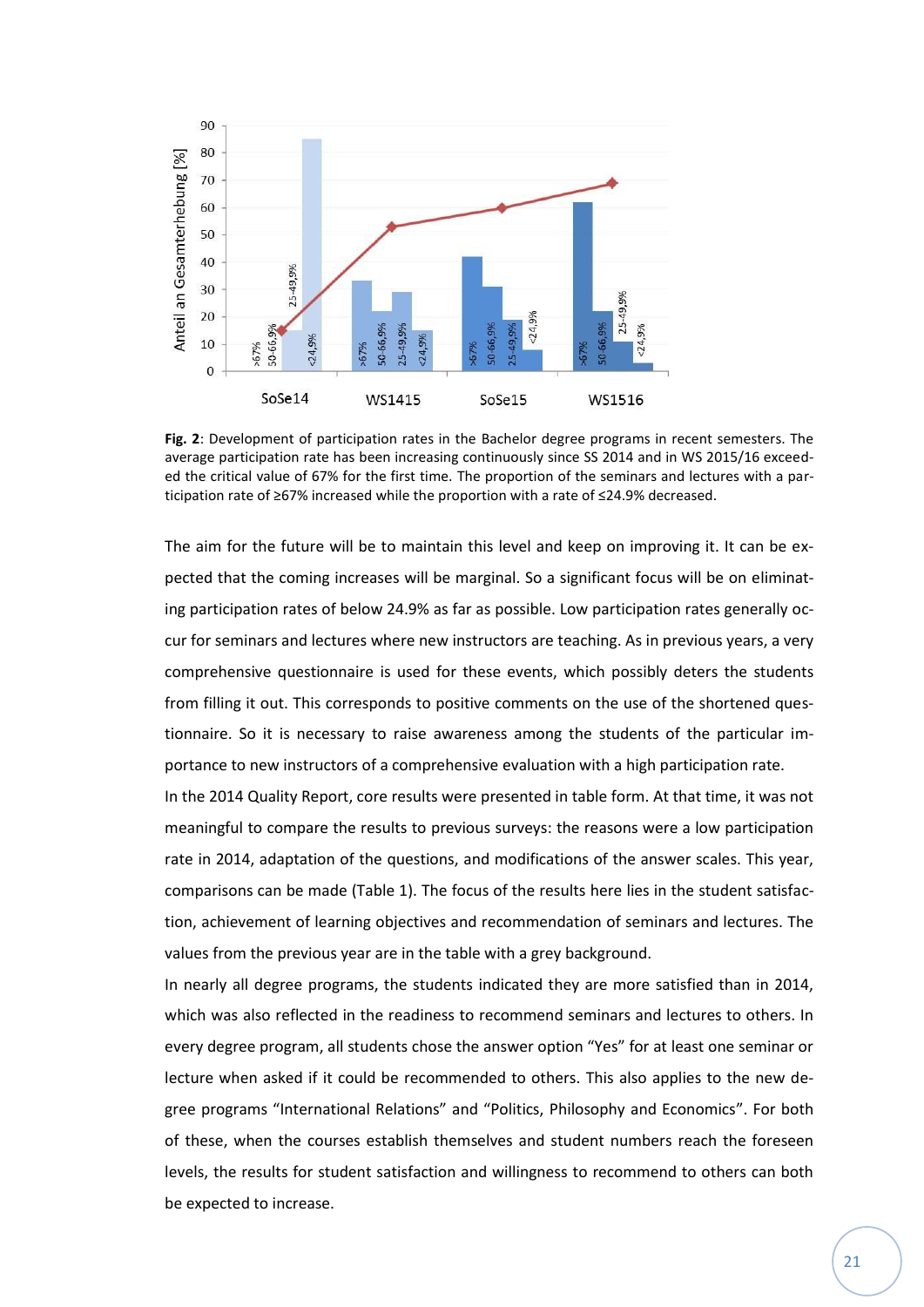For the Arts and Cultural Management course of study there is a reduced willingness to recommend. This is associated with lower satisfaction in the modules, and satisfaction with the instructors is not increasing any more.

**Table 1:** Summary of core results and their development compared to 2014. (IB = International Business; IEM = International Energy Management; IEVM = International Event Management; IMA = International Marketing Management; IMK = Intercultural Management and Communication; IMM = International Media Management; ITM = International Tourism Management; KKM = Arts and Cultural Management; IR = International Relations; PPE = Politics, Philosophy and Economics)

|                                                         | <b>IB</b>       | <b>IEM</b>      | <b>IEVM</b>     | <b>IMA</b>      | <b>IMK</b>   | <b>IMM</b>     | <b>ITM</b>     | <b>KKM</b>      | <b>IR</b> | <b>PPE</b> |
|---------------------------------------------------------|-----------------|-----------------|-----------------|-----------------|--------------|----------------|----------------|-----------------|-----------|------------|
| Zufriedenheit<br>Lehrleistung der /<br>des Dozenten     | 2,0<br>2,3      | 2,2<br>2,4      | 2,1<br>≡<br>2,1 | 2,2<br>2,3      | 2,0<br>2,3   | 2,0<br>2,2     | 2,4<br>2,2     | 2,3<br>Ξ<br>2,3 | 2,4       | 2,6        |
| Lehrveranstaltungen,<br>die weiterzu-<br>empfehlen sind | 84.7%<br>80,8%  | 91.2%<br>80.2%  | 87.1%<br>84,2%  | 80,5%<br>77,7%  | 88%<br>75,9% | 82,8%<br>71.4% | 85,6%<br>82,8% | 76.7%<br>83,1%  | 75.7%     | 75,7%      |
| (absehbare)<br>Erreichung der<br>Lernziele              | 2,4<br>2,6      | 2,1<br>2,5      | 2,2<br>2,5      | 2,2<br>2,5      | 2,3<br>2,8   | 2,2<br>2,6     | 2,3<br>2,7     | 2,5<br>2,8      | 2,6       | 3,3        |
| Zufriedenheit<br>Modul                                  | 2,3<br>≡<br>2,3 | 2,3<br>≡<br>2,3 | 2,2<br>2,4      | 2,3<br>⋿<br>2,3 | 2,4<br>2,5   | 2,2<br>2,3     | 2,4<br>2,3     | 2,6<br>2,4      | 2,5       | 2,7        |

One development which can be viewed positively relates to the achievability of learning objectives: a clear increase can be reported here. Whereas in the previous reference period, the values were between 2.5 and 2.8, the values for the management-oriented degree programs have improved to between 2.1 and 2.5. For the social sciences degree programs it can be expected that the values will improve when the new courses are established.

# <span id="page-21-0"></span>2. Evaluations of Company Projects

Although the company projects also count as an instructional event (in German, *Lehrveranstaltung*), they are not included in the student evaluation of seminars and lectures. Since they have their own, special format, they are also subject to their own, special evaluation, with a focus on the communication between students, clients and the university, as well as reflection on self-organisation. For both modules – the Introductory Company Project (IPRO) and the Advanced Company Project (APRO) – identical evaluation questionnaires are used, to ensure comparability and also to monitor development in a particular student cohort. The cohorts are not totally identical, but the majority of students do go on from the third into the fourth semester. For this cohort-related reason, this section of this year's Quality Report is based on the results from the winter semester of 2014/15 (first use of the new questionnaire) and the summer semester of 2015.

The students evaluated both modules positively. The IPRO was evaluated as job-oriented, interesting and helpful. The indicators "stressful" and "strenuous" were placed lower down in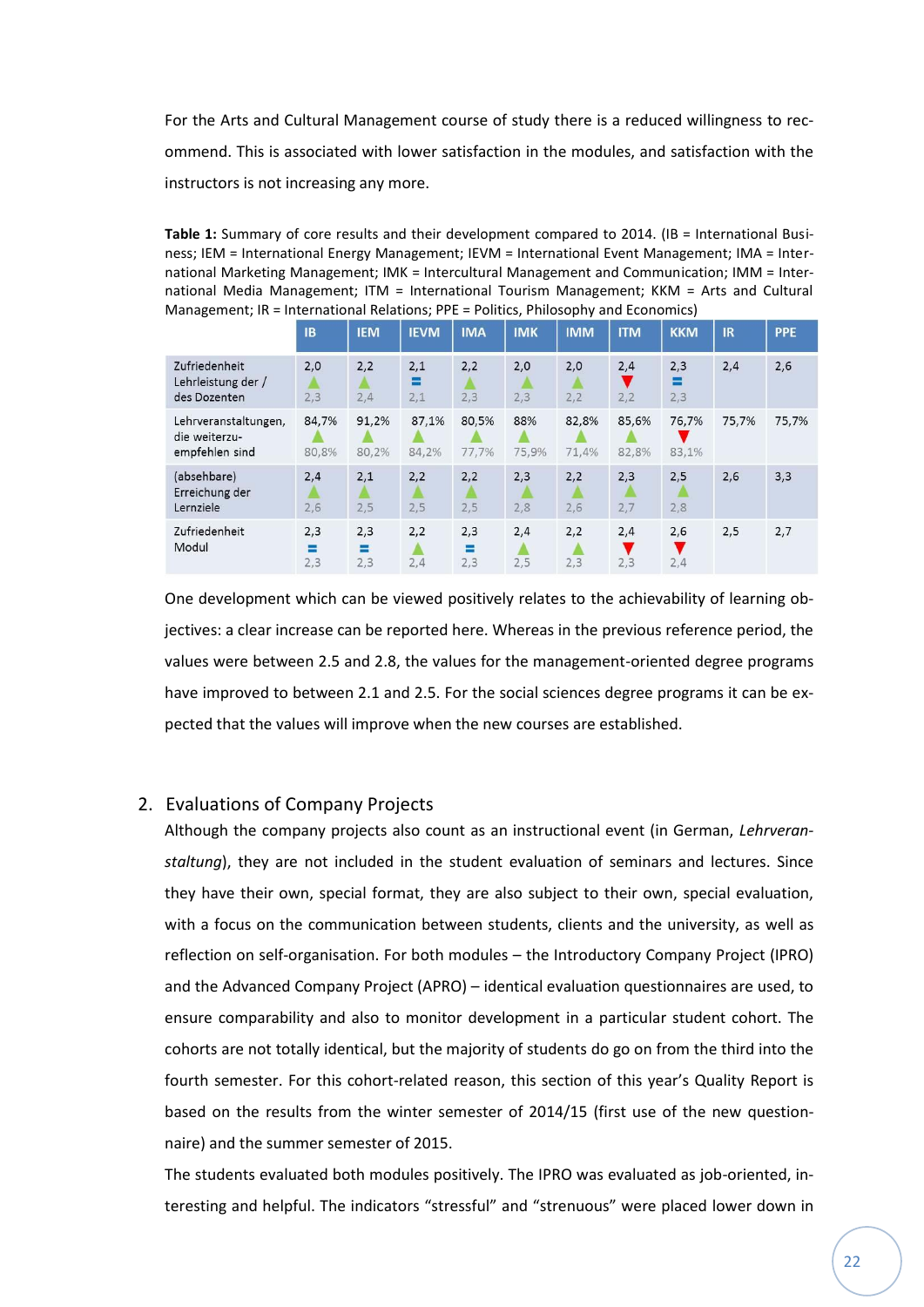the list. If we consider the self-estimates of workload (in hours), we find a possible indication that students organise themselves better after they have completed the IPRO (Fig. 3, dark blue column in each case). These dark blues columns are more evenly distributed, although a second clear peak can be seen at a workload of 31 to 50 hours: almost 22% of the respondents indicated an IPRO-related workload of this magnitude. In comparison, a majority of students indicate a lower workload for APRO, with 76% reporting a figure between one and ten hours. Only 6% of these students indicated they had to work more than 31 hours per week.



Stunden pro Woche für das Selbststudium

**Fig.** 3. Indication made by students of how many hours self-study are due to the modules IPRO (dark blue) or APRO (light blue).

Although almost a quarter of students felt the workload was too high for the IPRO (24%; 'reasonable' 70%), this feeling changed by the time of the APRO, with only 16% indicating an 'excessive' workload, compared to 74% for 'reasonable'. This also supports the theory that the students are able to organise themselves more efficiently by the time they carry out the second practical project.

It is also important to know whether the students in these practical projects are able to put theoretical knowledge into practice and whether they gain any knowledge which would otherwise have remained unknown. In the IPRO module – the first company project – 83% of the respondents indicated they were able to find a practical application for their theoretical knowledge. And for the second project, APRO, the figure was still 74%. The same applies to the gaining of knowledge which students would not find only in lectures: for IPRO, 91% of the students said they had acquired this type of knowledge during the company project and in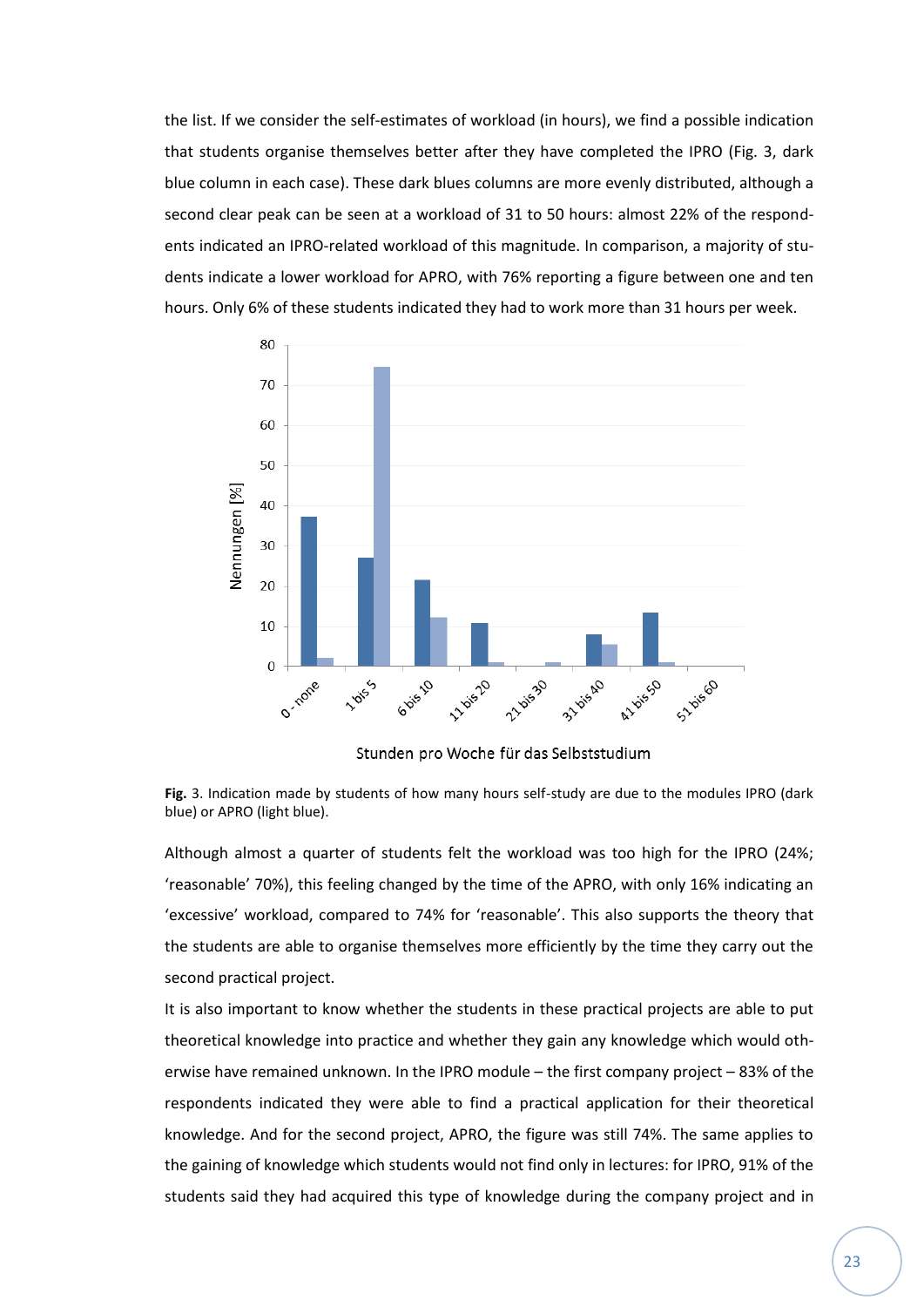APRO this figure was still 81%. We can ascribe the decrease in these two figures between the first and the second project to the fact that the students have gained greater experience in the meantime.

These results confirm that the company projects are an outstanding enrichment for the academic education of Karlshochschule students. This opportunity is relatively rare in higher education.

## <span id="page-23-0"></span>3. Survey of First-Semester Students

As in 2014, the survey of first-semester students in this reporting period was also carried out during the Orientation Week. The Orientation Week had been restructured and as a result it did not prove possible to achieve the 100% participation rate of the previous year. So the data is not as good as that of the comparison period.

With regard to the application process, Karlshochschule was able to improve compared to the previous year on several points, but for three topics there was a deterioration. The students evaluated their satisfaction for each topic as follows (the figure quoted here is the proportion of students who rated their satisfaction for each topic as 'very good' or 'good'):

- Transparency 82%; (2014: 80%).
- Atmosphere: 95%; (2014: 87%).
- **Processing time for application documents**: 77%; (2014: 83%).
- **Availability of contact partners for queries** 82%; (2014: 86%).
- Contents of oral interview: 70%; (2014: 68%).
- **Individual support**: 70%; (2014: 83%).
- Schedule of interview day 64%; (2014: 59%).
- Access to information prior to start of studies: 71%; (2014: 61%).

The fact that the satisfaction rates decreased for availability and support clearly reveals a need for action, since support is supposed to be a strength of Karlshochschule. There also needs to be an improvement in the time taken to deal with enquiries, since almost 90% of the students had other universities they could have chosen to study at. Karls cannot allow itself to take a step backwards when it comes to attracting the best and most suitable new students. So it is reassuring to see the positive development regarding "Access to information prior to start of studies". There is still room for development here, though.

New students decide to come to Karlshochschule because of its international orientation (95%), the courses on offer (94%), and the practical orientation/company projects (90%) or support (90%). The least significant criterion was the proximity to place of residence (16%).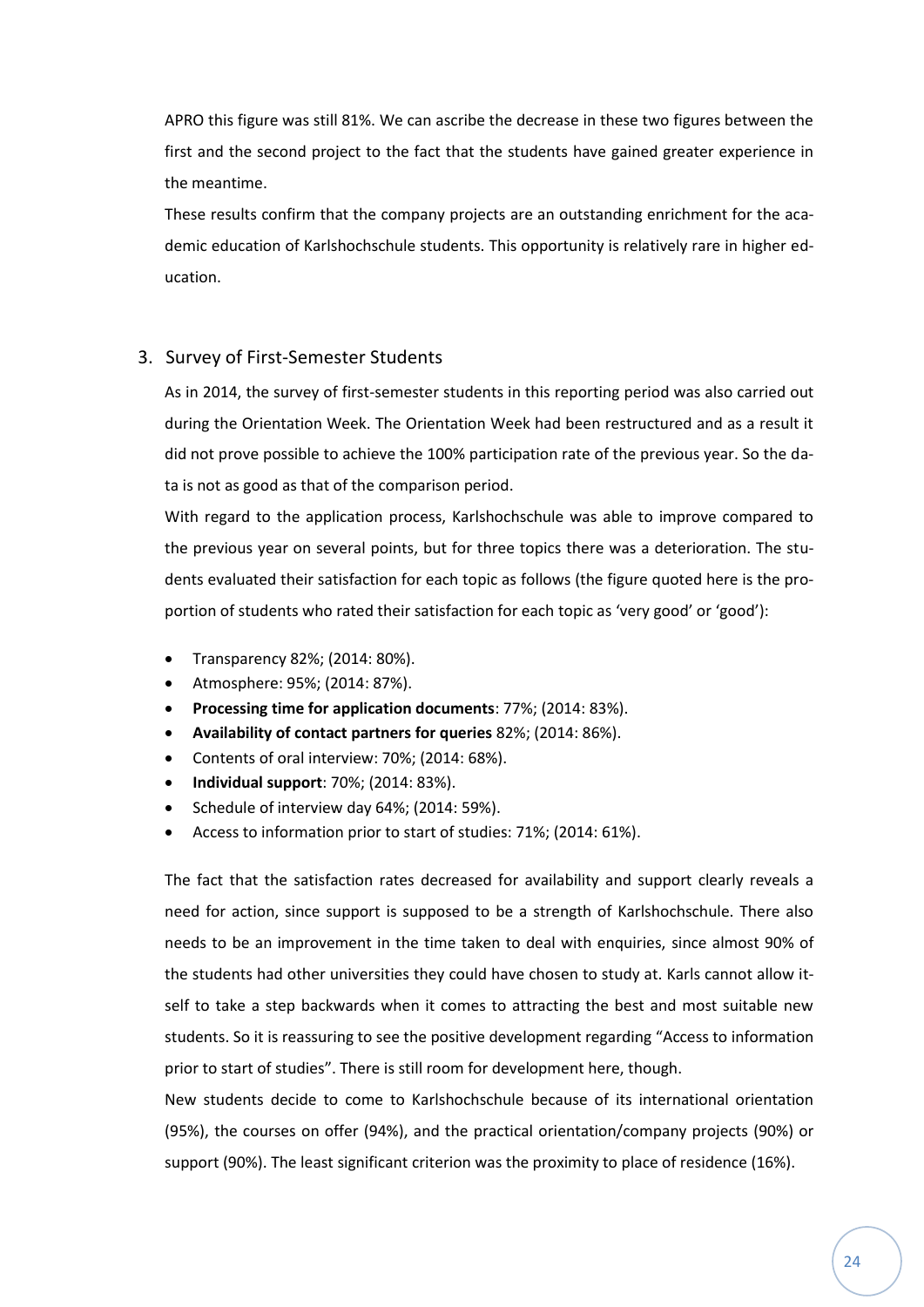A decisive role is played by the factors "Course contents" (100%) and "Practical approach" (90%), when it comes to the selection of degree course, just as they do for the choice of Karlshochschule as university. In addition, another positive basis for the decision for a particular degree program is its "Prospects for the future" (85%). In contrast, much less attention was paid to program length (32%) or the reputation of the professors (35%).

If the results of the evaluation of company projects and the expectations of the new students are overlaid, it is particularly the strong practical approach which can be seen to be both highly valued by new students and positively evaluated by students who completed the projects. So Karlshochschule has clearly developed a strength here, which needs to be firmly established for the future. Support and availability of contact partners for queries then needs to be further improved to successfully compete for the best candidates.

## <span id="page-24-0"></span>4. Survey of Graduates

The timing of the survey of graduates was close to the graduation ceremonies, which makes the low participation rate even more surprising: this year it was only 33%. This is especially regrettable if we consider that, for the first time, the survey also included questions on the satisfaction of graduates with the support provided during the Bachelor thesis. This can be seen as a particularly sensitive phase since it is the time of the last assessed course work, and therefore the last official action related to the course of study. In order to ensure the students become alumni and, with this, ambassadors for the university, particular focus needs to be paid to this: if a positive impression is gained from this last official action, it can be conducive for the further life path in Karlshochschule (e.g. for Lifelong Learning, if Karlshochschule decides to offer certificate study programs).

In response to the question of whether the graduates would choose their course of study again, one half answered with a clear "Yes". A further 22% chose "Yes, with reservations". A clear expression of support for Karlshochschule was given by 53% of the surveyed graduates when they were asked if they would choose Karls to study again. One eighth responded positively but with reservations, although the comments accompanying this answer tended to be positive and motivating. Examples include: "*We can experiment so well! That could be institutionalised, with a start-up lab or something similar! ZU has something like that, too ;))*" (Note from the Quality Officer: This comment came from a surveyed student who indicated no positive experiences of support after submitting their Bachelor thesis.) However, 19% would not study at Karls again. Two "No" respondents indicated that the value-for-money was not sufficient. In future, Karlshochschule needs to work on enhancing the positive identification with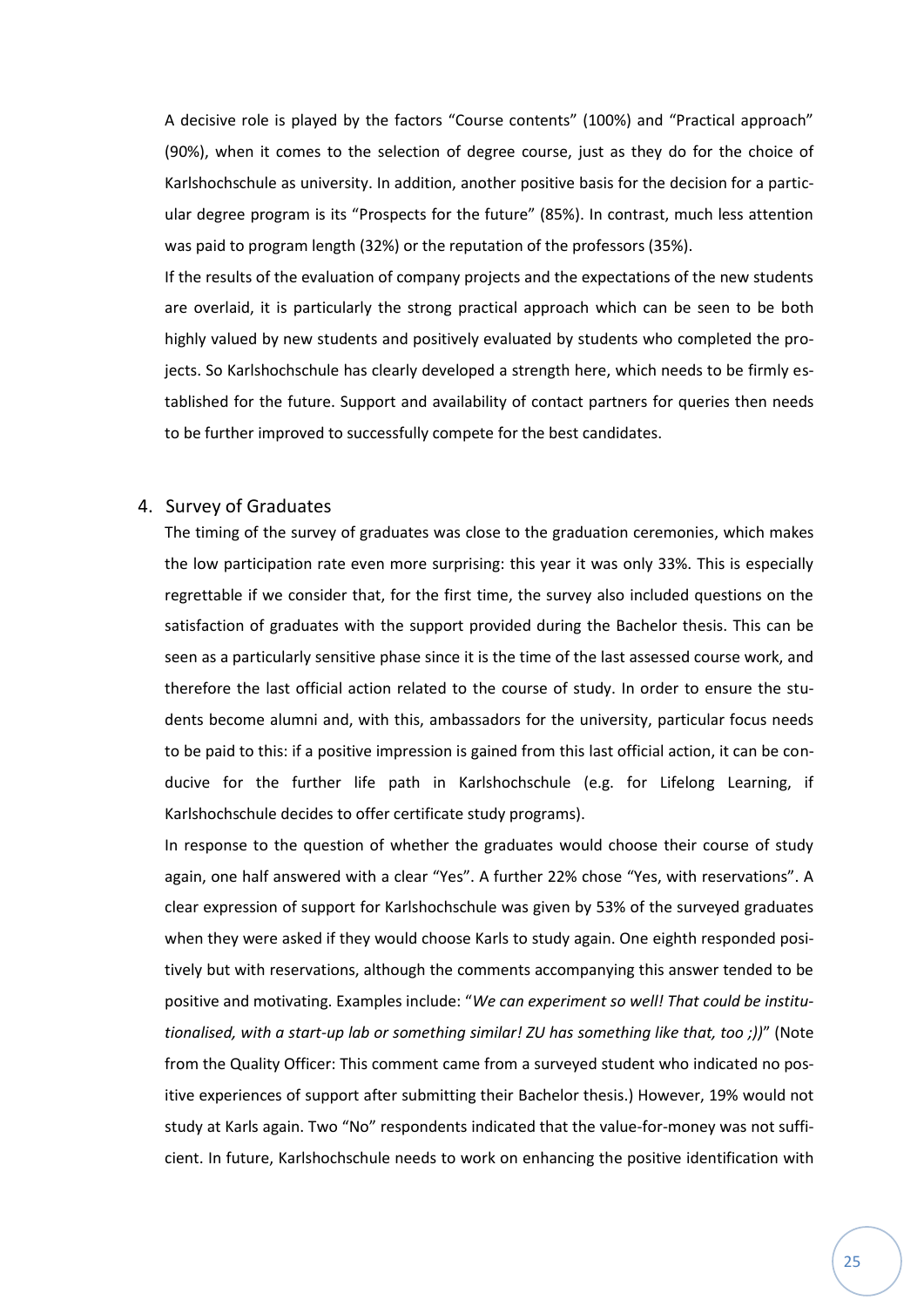the university of its graduates. The key here is possibly the support provided during the work on the Bachelor or Master thesis, which will be explored in the next step.

Figure 4 shows the different degrees of satisfaction with the overall situation during the thesis period.



**Fig. 4**: Satisfaction with the overall situation during the thesis period (from topic to evaluation). The satisfaction is displayed for students from all degree programs.

In general, the surveyed graduates were 'very satisfied' or 'satisfied' with the overall situation during the thesis period (29% and 39% respectively). However, there were 29% who were 'dissatisfied' or 'very dissatisfied' with this phase of their studies. This was not due to the topic of their thesis (satisfaction rating was over 90%) but rather the academic supervision (25% satisfied or very dissatisfied) and the availability of the supervisor. For the latter factor, 34% were not satisfied, with more than half of these 'very dissatisfied'. So there is a clear need for action in this regard, if Karls wants its graduates to go out into the world as enthusiastic ambassadors for the university.

After successfully completing their studies at Karlshochschule, 42% of respondents had begun employment and 37% were in full-time studies. Some 20% were looking for work: one problem identified by a majority of these respondents was that employers in their field were generally looking for applicants with professional experience.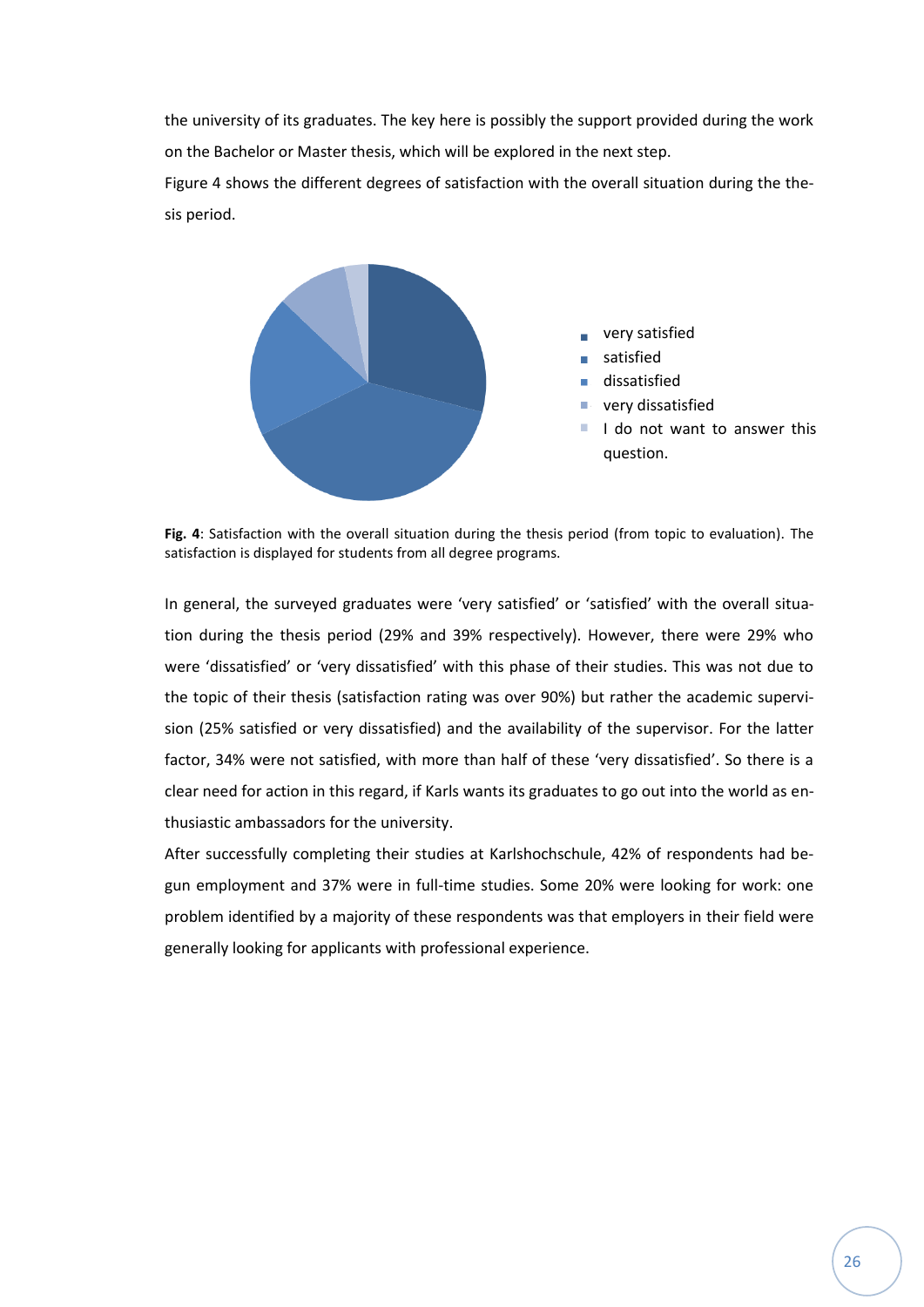# <span id="page-26-0"></span>**V. Accreditations (Check)**

## <span id="page-26-1"></span>1. System Accreditation

After Karlshochschule was accepted into the system accreditation in 2014, with the site inspections also taking place successfully in that year, in April 2015 the university received the results: as of 13 April, 2015, Karlshochschule is system-accredited, without conditions, until the end of the winter semester 2021/22. It only took one year from starting the procedure until notification of the result. The following schedule lists the milestones:

- since 2013 preliminary work
- 8 April 2014 **procedure start**
- 16 April 2014 self-documentation submitted
- 23 May 2014 first site inspection
- 3/4 November 2014 second site inspection
- 13 April 2015 commission's decision: system accreditation without conditions

This decision, and particularly the speed of the procedure, is a reflection of how successfully all stakeholders at Karlshochschule worked on the accreditation: it was only the intensive, focussed cooperation which enabled this impressive achievement in such a short time.

## <span id="page-26-2"></span>2. New Accreditations

Immediately after achieving the system accreditation, Karlshochschule carried out its first self-accreditation: the cluster accreditation of the four social sciences degree programs "International Relations", "Politics, Philosophy and Economics", "Citizenship and Civic Engagement" and "Globalization, Governance and Law". Under the system accreditation, Karlshochschule is obliged to carry out the self-accreditations in a way closely based on the questionnaire used by the agency which approved the system accreditation. In this case, it is the questionnaire from FIBAA (Foundation for International Business Administration Accreditation). With this in mind, it also made sense to seek the support of an assessor from FIBAA to advise us during our first internal accreditation procedure. The team of assessors was as follows:

- **Professor Dr. Andrea Römmele** Hertie School of Governance Professor for Communication in Politics and Civil Society
- **Professor Dr. Klaus Koziol** Catholic University of Applied Sciences Freiburg Endowed Chair Social Marketing Head of the Department Media and Public Relations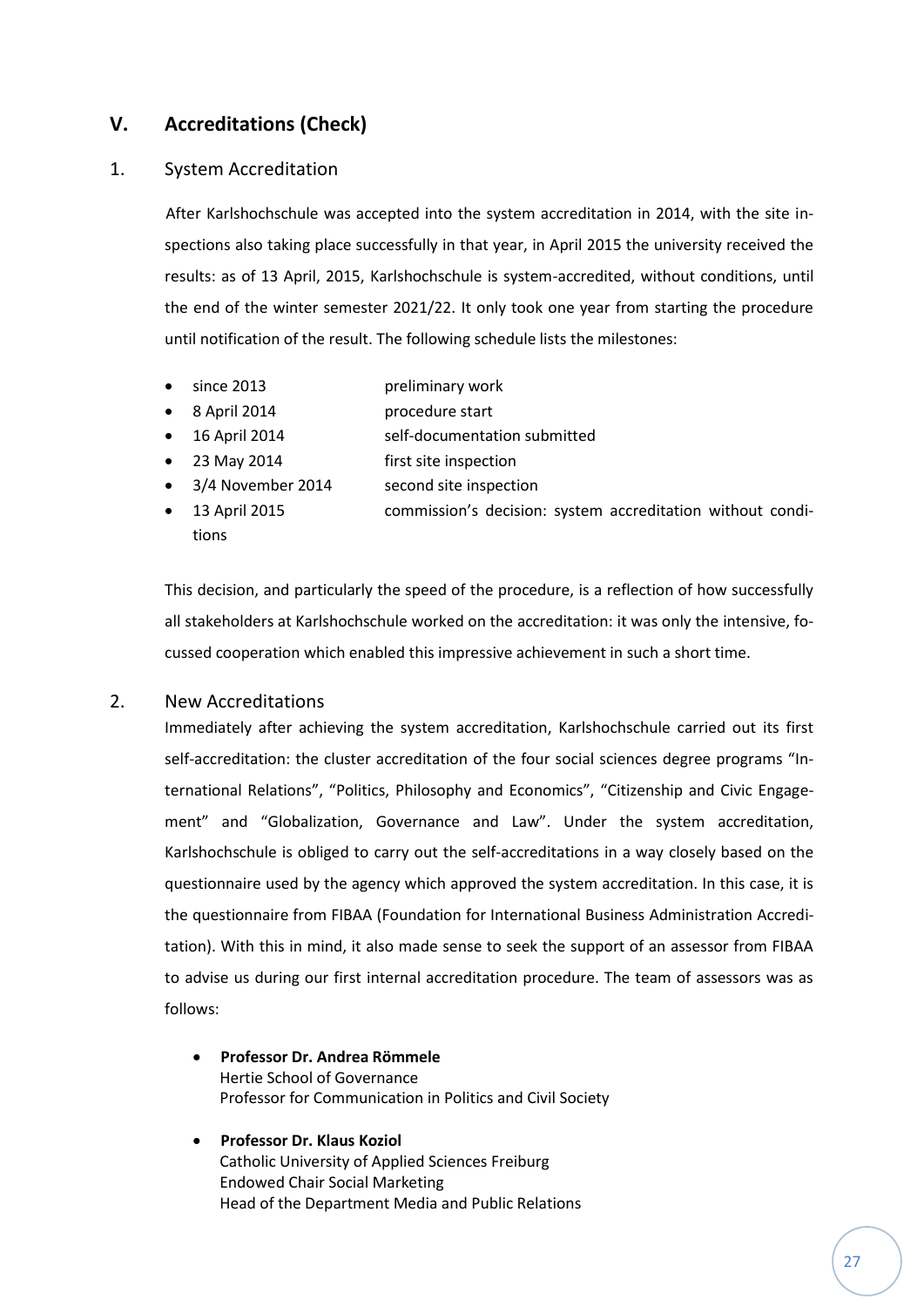of the Diocese of Rottenburg-Stuttgart

- **Dr. Hans Gscheidmeyer** Graduate Chemist Manager at Unilever Coach, Mentor and Consultant Chair of the Association "Ethics and Responsibility in the World of Work"
- **Laura Niemann** Student Vice-President Zeppelin University Student in Master degree program "Culture and Communication Sciences"
- **Hermann Fischer** Undersecretary (retired) Expert at FIBAA

According with §38 of the Regulations on Quality Development and Assurance, the Quality Management Officer assumes responsibility for the procedure and is the internal executor of the tasks which an external accreditation agency would otherwise perform. The site inspection took place on 30 April 2015 on the Karlshochschule premises. All four degree programs were accredited without conditions until the end of the summer semester 2020. The assessors were deeply impressed by their conversations with the alumni. In a very special way, these made it clear that the maxim promoted by Karlshochschule really is actively put into practice: educating people who can act in an ethically considered way. This impression even found its way into the accreditation report: *"… All four degree programs are characterised by the way they convey ethical, social, cultural and intercultural contents: this is not just a reflection of their original substantive aims and curricula, but also of the university's mission statement. We are almost tempted to conclude that teaching the academic curricula serves as a means to train up academically minded, ethically confident, socially active and interculturally literate personalities. ..."*

After the successful accreditation of these degree programs, the Senate agreed to officially adopt them in July 2015, so International Relations and Politics, Philosophy and Economics could both begin in the winter semester 2015/16 as planned. The interest in International Relations was surprisingly high, despite the low level of marketing measures undertaken. For the winter semester, 13 students enrolled for International Relations and four students for Politics, Philosophy and Economics.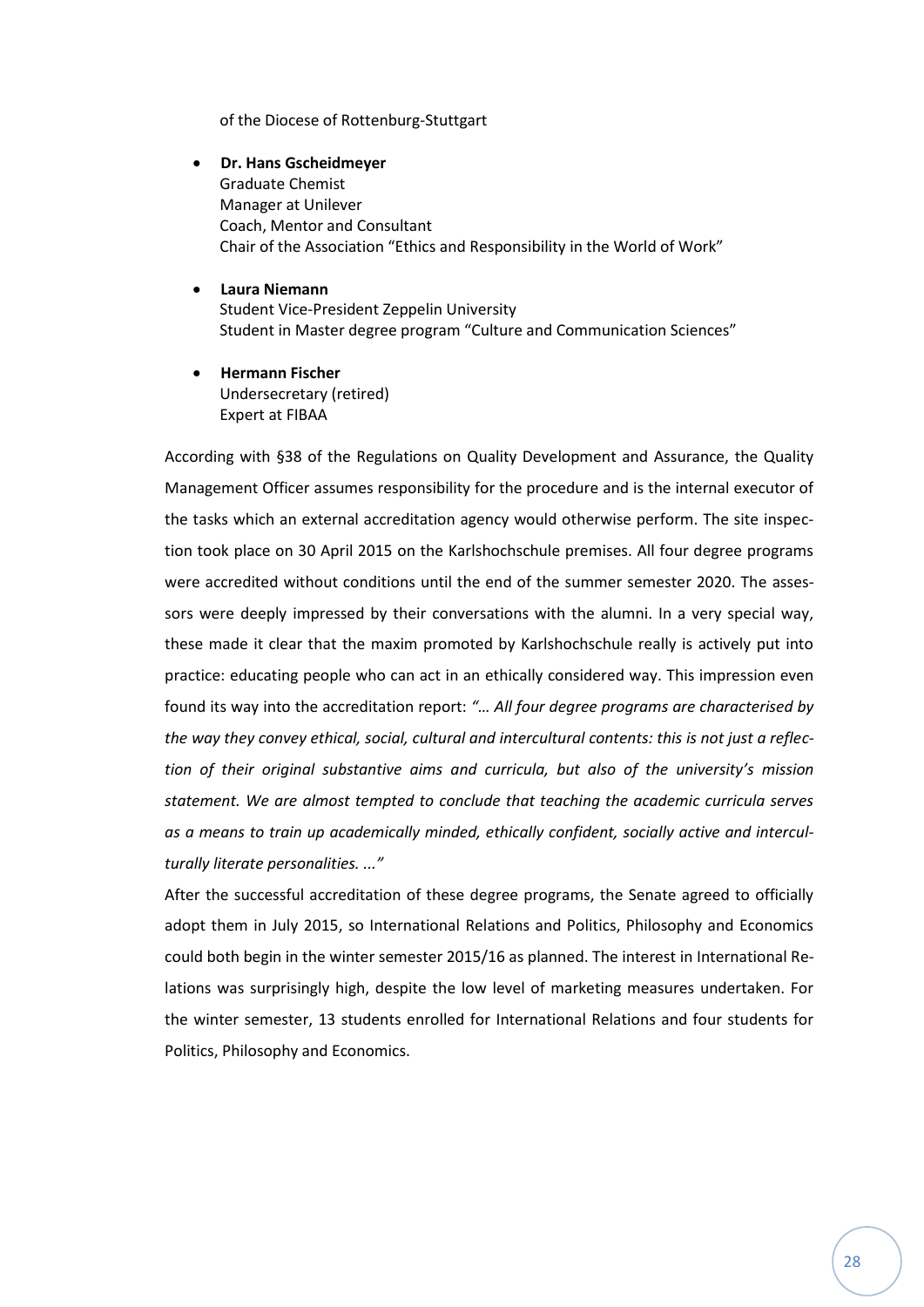## <span id="page-28-0"></span>**VI. Measures Derived from Evaluations (Act)**

The continued increase in the participation rate for the **seminar and lecture evaluation** is a fully positive development. The aim of Karlshochschule is to train mature students who can express their opinions clearly and unambiguously. In this way they can help to change things – especially the things they are experts on and which directly concern them. As the 'receptive' party in the seminars and lectures, they are the best people to judge how well the instruction-learning setting is contributing to the success of their studies. As experts, they need to be equipped to form and present their opinions in an appropriate way. It was clear from the last survey in WS 2105/16 that the students needed some training in how to evaluate. So the University Didactics and Quality Management Officers jointly developed measures to raise the students' general awareness of feedback processes: from the university didactics side, giving feedback was (once again) made a core part of the module "Facilitated Reflection". The Didactics Officer continues to be available as a contact in case of any problems in the current semester. The fact that she has this role will also be communicated by the QM officer in preliminary conversations with the course spokespeople; these will also be used to make it clear that the evaluation of seminars and lectures is only one part of the whole feedback process. At the same time, she will again explain the value of discussing the evaluation results with instructors – and here, too, the University Didactics Officer has a role to play as contact and, where necessary, mediator. Through this package of measures it can be assumed that feedback from students will become more targeted, usable and objective than it was in some cases in the previous reporting period.

Another field where action is necessary came to light during the **survey of graduates**: supervision of the Bachelor thesis. The Quality Management Officer has already discussed this result with the Dean and submitted a request for the professors to take up the issue. Since the Dean of Faculty I is also the superior for employees in the Academic Affairs department, it can be expected that action will be taken rapidly. He can integrate the ideas from the professors and those from the Service staff, leading to a purposeful solution. The Quality Management Officer will assist this process.

There is also need for optimisation regarding the support for **new students**, since evaluation ratings for Karlshochschule here in 2015 were lower than in 2014. Support at the very beginning of students' studies is very important if Karls is to make things easier for students and help them prepare for what they can expect from Karls courses and what Karls expects from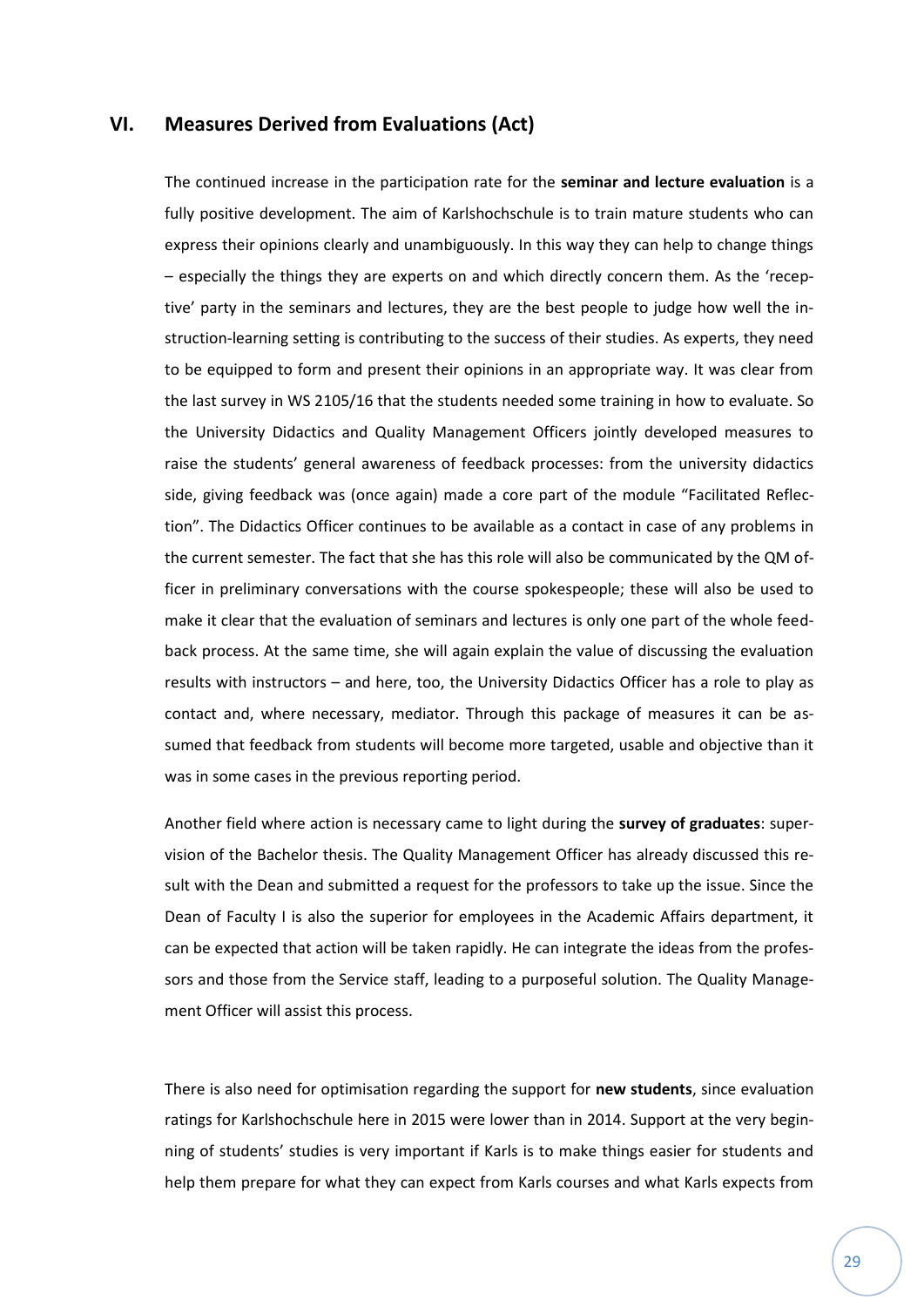them in return. It has to be an aim of the university to offer the appropriate quality of service which guarantees the support needed if students are to be able to work independently, but secure in the knowledge that help is available if they really need it. As in the previous year, it is important to find the right balance here and ensure that Karls is helping students to help themselves. Service at Karlshochschule should not mean doing everything for the students.

The **evaluation of general conditions** was not carried out, since during the relevant time period the organisation was having to cope with significant staff fluctuation. This was due in large part to staff changes in the Examinations Office and Service Desk, both of which are key areas for the students. The organisation needs to gain stability in 2016 and create some 'calm' if it is to demonstrate the resilience needed by students from the institution where they are studying. Students can only complete their studies in peace if they have defined structures and clearly understand who they can turn to when needed. They will also then be able to give sufficient feedback regarding their satisfaction with the different service points they come into contact with at Karlshochschule – this is the core aim of the evaluation of general conditions.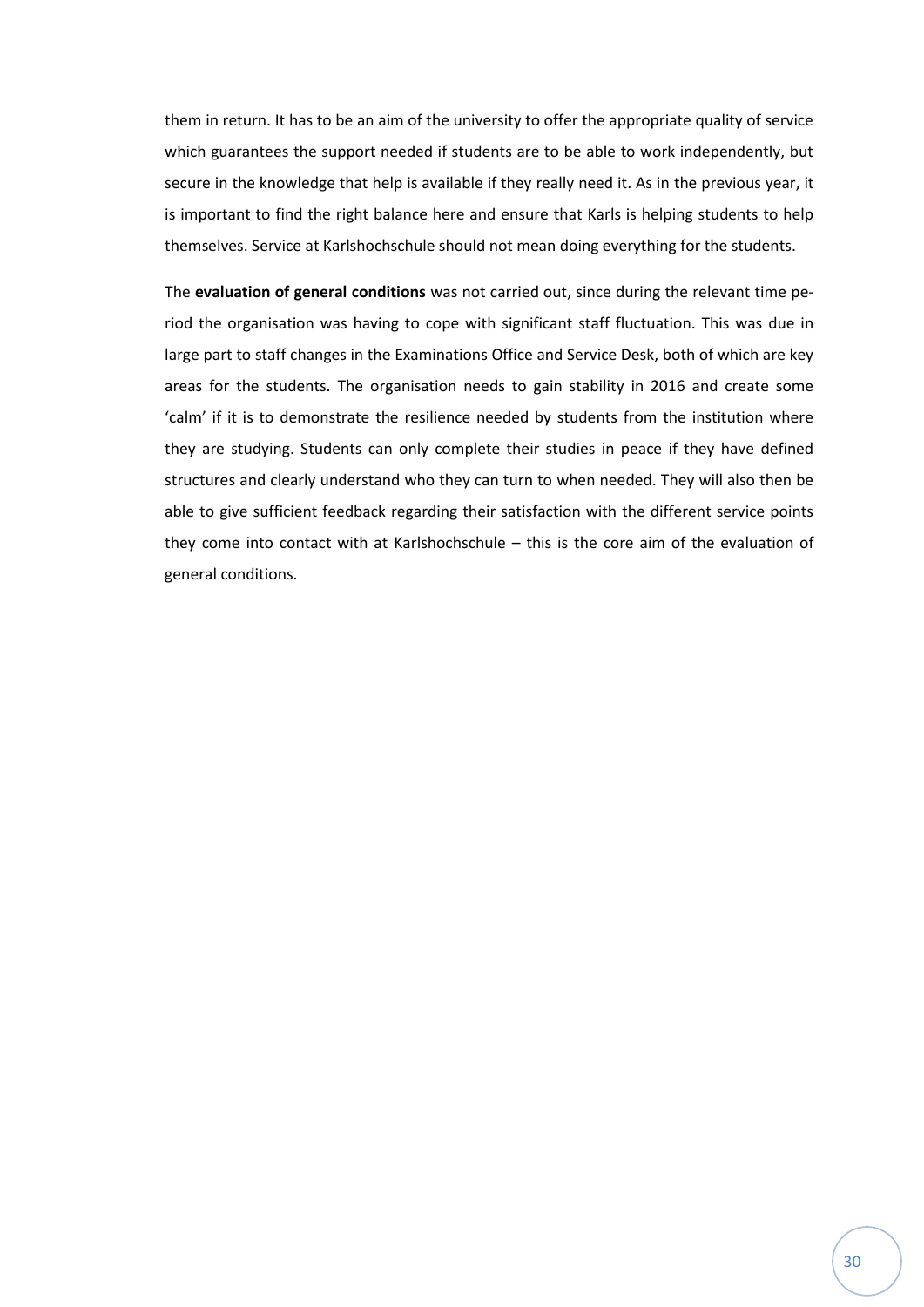## <span id="page-30-0"></span>**VII. Concluding Summary and Outlook**

#### Summary

Once again, Karlshochschule was able to demonstrate the quality it can deliver on various levels: external assessors and other third parties are particularly impressed by the quality assurance measures in place and being actively practised at Karlshochschule. This then has a positive effect on all members of the university since it shows which goals we have already achieved. Bearing in mind the spirit of Karlshochschule, it is no wonder that its members find new ambitions and treat previous achievements as the basis for further development. This Quality Report shows that there is need for development in various fields of action. One particular example which has been identified is the issue of Bachelor thesis supervision. Here, the whole organisation, but in particular the Examinations Office and instructors, needs to develop measures which can lead to a clear improvement in satisfaction and in turn ensure that the external image of Karlshochschule remains solid.

### **Outlook**

In addition to the process support and monitoring measures already mentioned, the coming year will also see a focus on consolidating the portfolio of degree programs. The decrease in numbers of new students for the degree program International Energy Management and the wishes expressed by students and graduates to further develop this course of study with an emphasis on sustainability suggested this latter change should be seriously considered. Discussions with experts, graduates and students have already been conducted, so the university is aiming to re-introduce the course in spring 2016 as "International Sustainability Management" (starting WS 2016/17). The International Energy Management degree program will then see no new admissions.

Another priority which cannot be neglected in 2016 is the adjustment of the university management system designed to facilitate administrative procedures at all levels. In spite of a clearly drafted specification of requirements, it is still not the case that all modules have been imported into the system. Another factor is the technical developments which have taken place since the specification of requirements was issued, which necessitates a readjustment of some specific requirements. This fundamental revision will take place in 2016, allowing relevant modules to be used regularly and securely. This secure operation of the system is a basis for the correct calculation of the key indicators essential for accurate quality assessment and, in turn, for further quality development. These indicators will also play a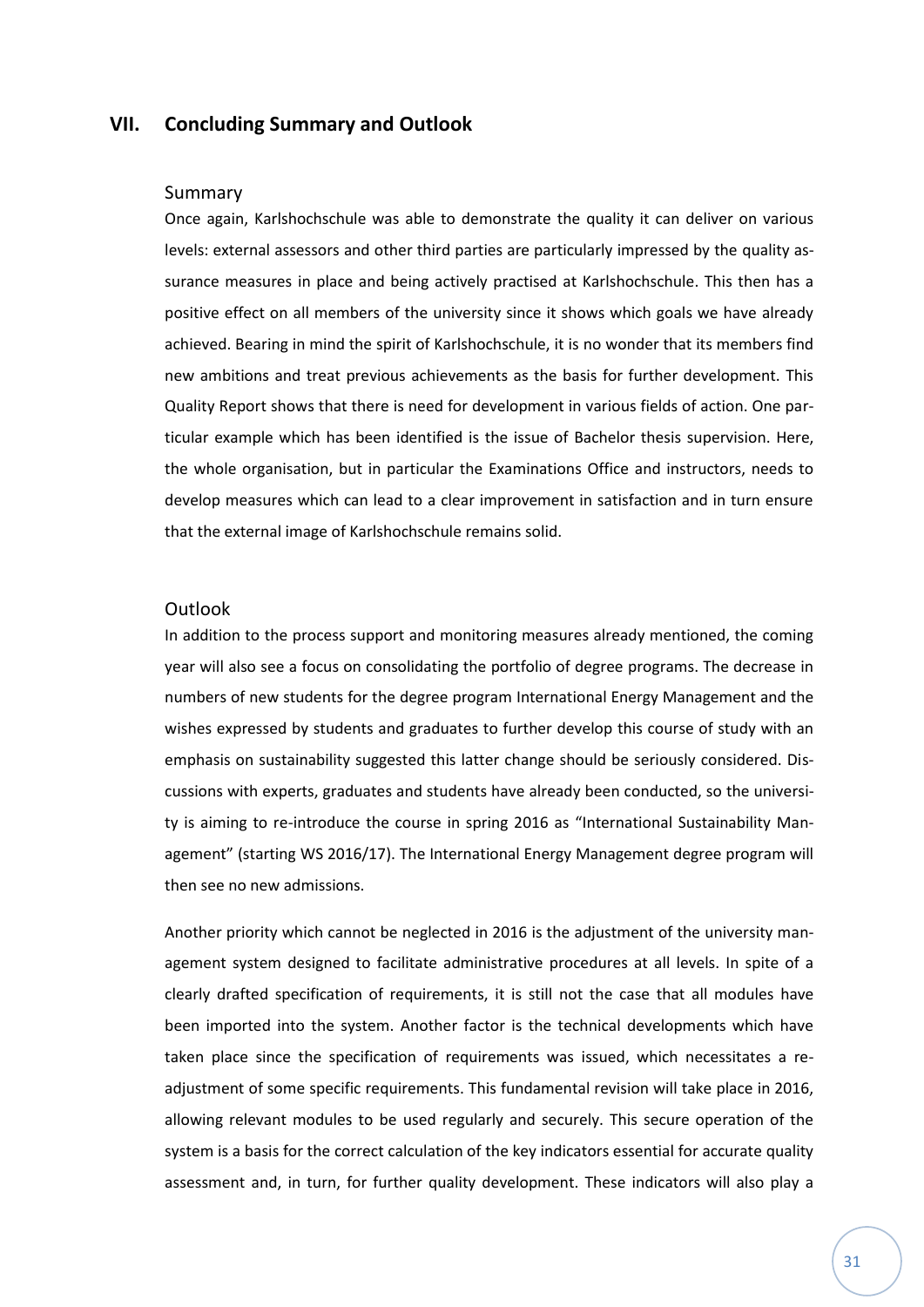central role in future accreditations, since they make a key contribution to the overall picture of a degree program and to the evaluation of its academic feasibility.